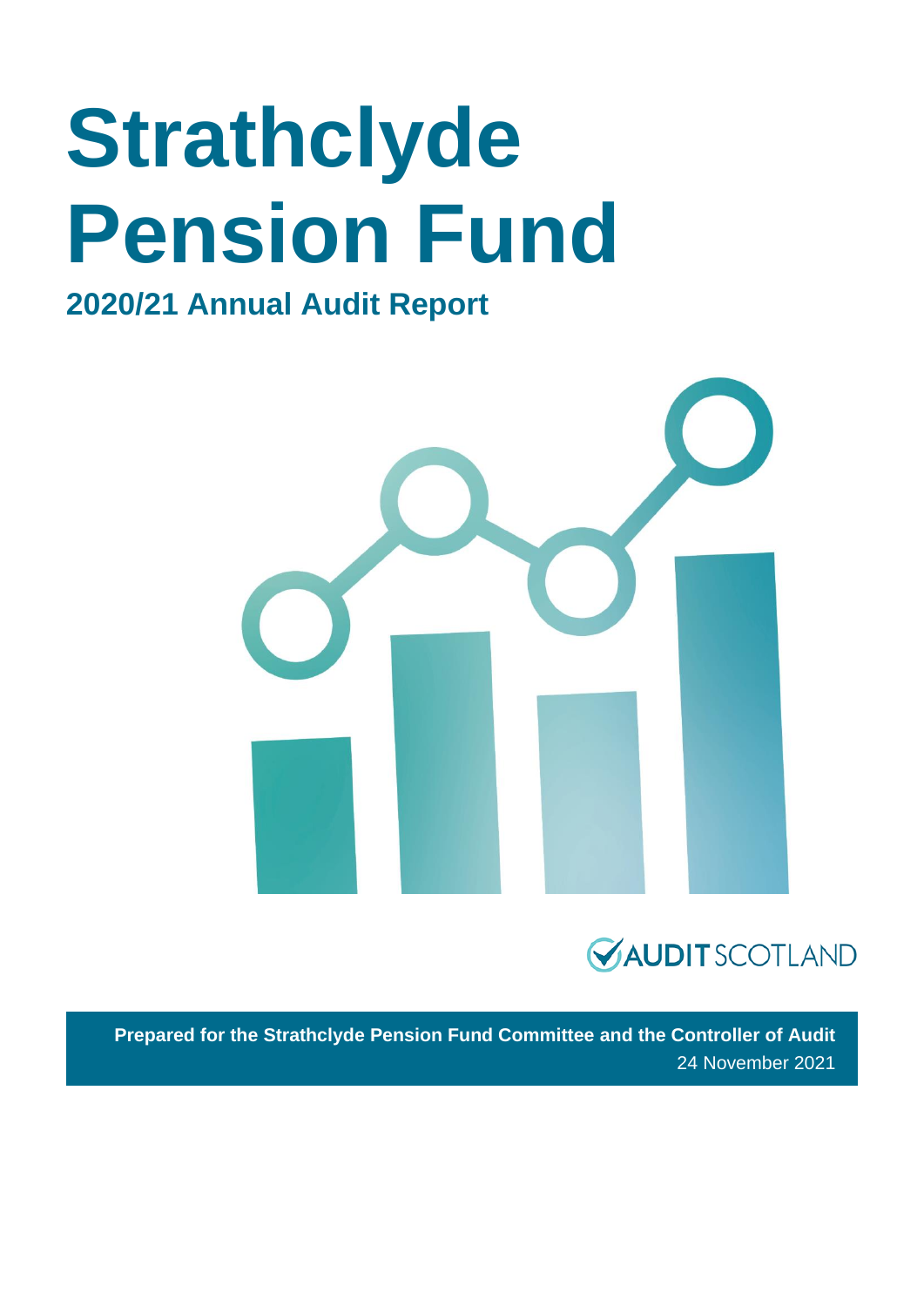### **Contents**

| Key messages                        | 3  |
|-------------------------------------|----|
| <b>Introduction</b>                 | 5  |
| 1. Audit of 2020/21 annual accounts | 7  |
| 2. Financial management             | 11 |
| 3. Financial sustainability         | 16 |
| 4. Governance and transparency      | 19 |
| 5. Best Value                       | 22 |
| <b>Appendix 1</b>                   | 25 |
| <b>Appendix 2</b>                   | 28 |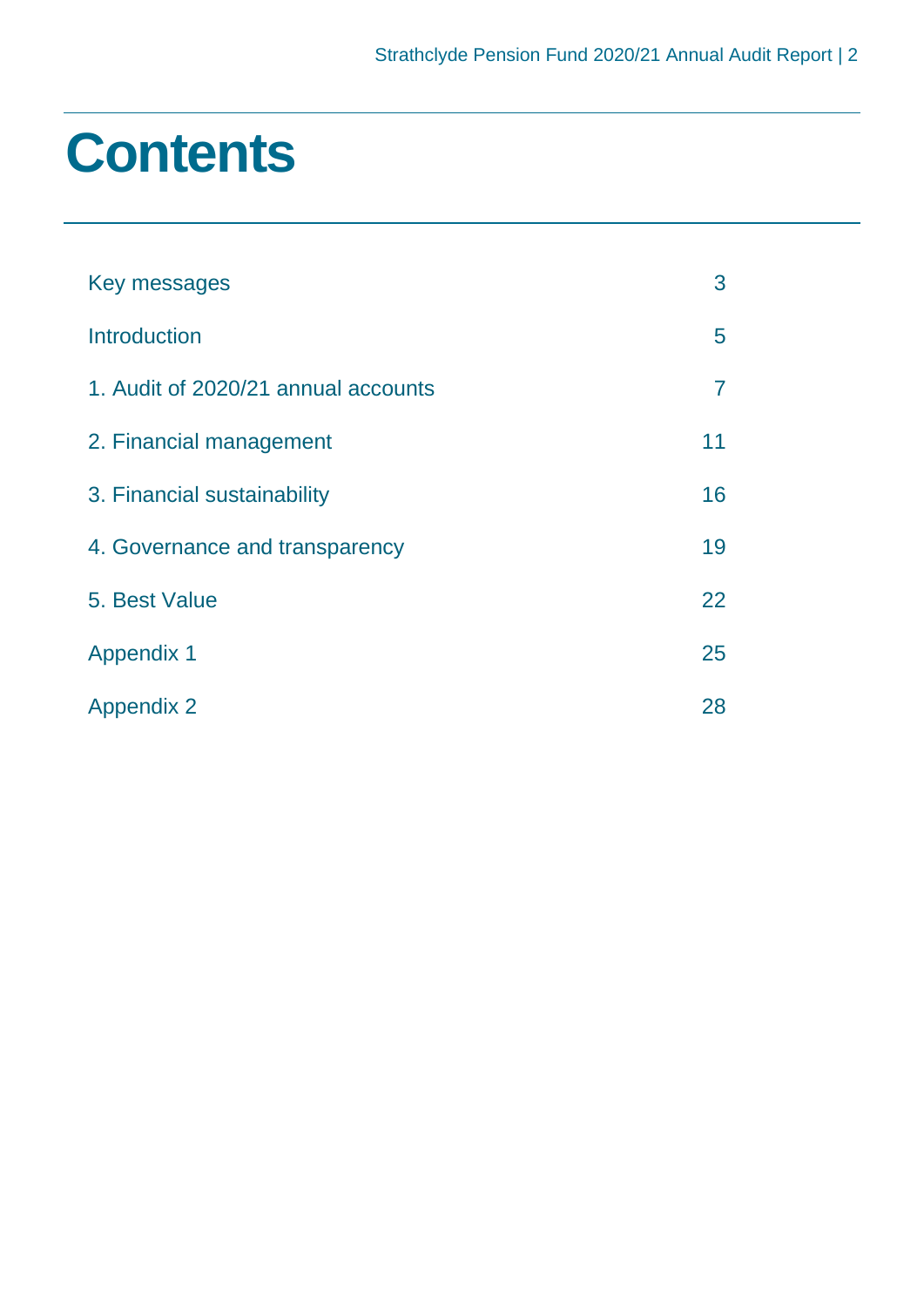### <span id="page-2-0"></span>**Key messages**

### **2020/21 annual accounts**

- **1** The financial statements of Strathclyde Pension Fund (the Fund) give a true and fair view of the state of affairs of the Fund as at 31 March 2021 and have been properly prepared in accordance with the financial reporting framework.
- **2** The management commentary, annual governance statement and governance compliance statement were all consistent with the financial statements and properly prepared in accordance with accounting regulations.
- **3** We received the unaudited annual accounts on 24 June 2021 in line with our agreed audit timetable. In light of the working restrictions arising from the COVID-19 pandemic combined with the need to maintain the quality of our audit in a remote working environment, we agreed, with senior management of the Fund, to take advantage of the flexibilities conferred under the Coronavirus (Scotland) Act 2020 and reprofile the delivery of our audit to November 2021.

### **Financial management**

- **4** The Fund's investment performance resulted in a significantly better financial position than anticipated in 2020/21. Net assets of the Fund reached £26.354 billion at 31 March 2021, an increase of £5.413 billion from the prior year. The overall return on investments for the year was +25.1% which was ahead of the benchmark of +22.8%.
- **5** The Fund has appropriate and effective financial management arrangements in place. This includes comprehensive reporting of investment performance.

### **Financial sustainability**

- **6** The results of the 2020 triennial valuation showed a funding level of 106%, a marginal improvement from the 2017 level of 105%. This enabled the Fund to maintain the contribution rate for the main employer group at 19.3% for the period 2021-24.
- **7** The Fund has an appropriate framework in place through which it demonstrates effective medium term financial planning.
- **8** Given the funding position at 31 March 2020 and the healthy net asset position at 31 March 2021, we have no concerns over the financial sustainability of the Fund or the viability of its funding strategy.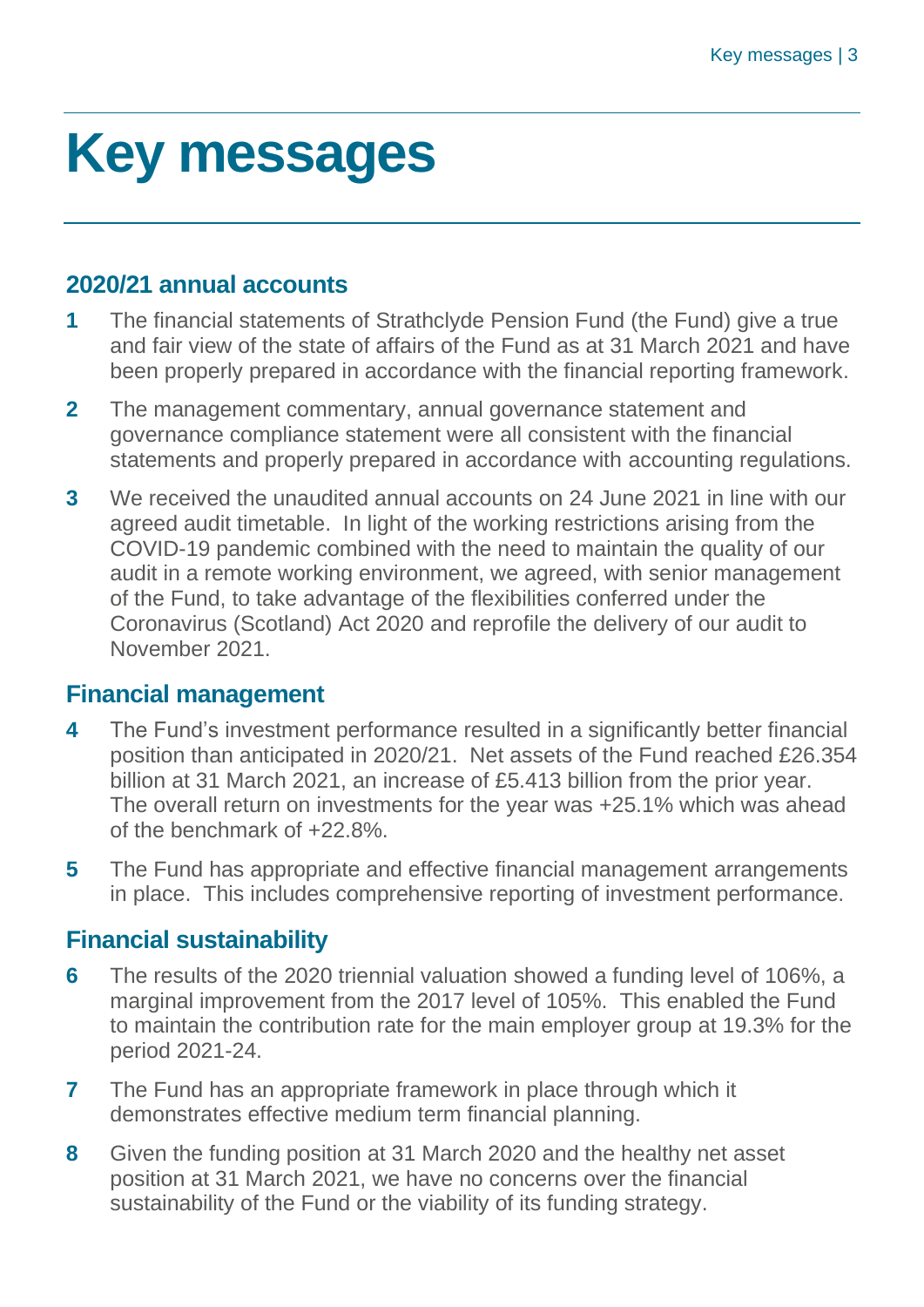### **Governance and transparency**

- **9** The Fund has adequate arrangements in place to support good governance and accountability. The COVID-19 pandemic has impacted on these since March 2020, however we have concluded that revised governance arrangements are appropriate in the current circumstances.
- **10** There is effective scrutiny, challenge and informed decision making.
- **11** The Fund conducts its business in an open and transparent manner and has appropriate arrangements in place to prevent and detect fraud and corruption, and to ensure compliance with the Pensions Regulator Public Service Code.

### **Value for money**

- **12** The pension administration function has performed well against targets given added pressures from the COVID-19 pandemic.
- **13** Fund performance levels in 2020/21 were ahead of benchmark, with an overall return on investment of +25.1% compared with a benchmark of +22.8%. Longer-term investment performance is also strong, with overall returns exceeding benchmarks over the past three, five and ten years.
- **14** The Fund has appropriate arrangements in place for monitoring investment performance and scrutinising investment management expenses.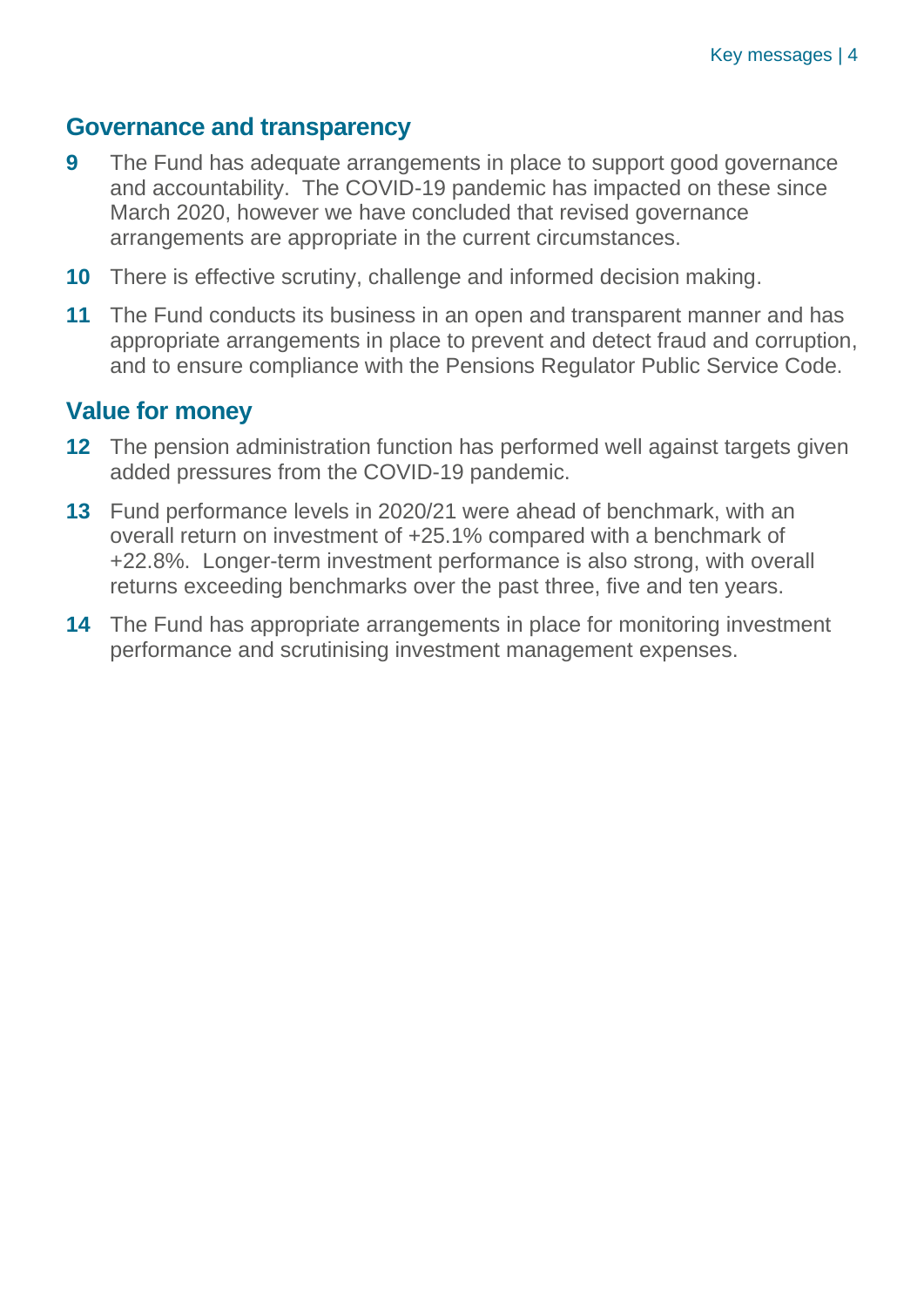### <span id="page-4-0"></span>**Introduction**

**1.** This report is a summary of our findings arising from the 2020/21 audit of Strathclyde Pension Fund (the Fund).

**2.** The scope of our audit was set out in our Annual Audit Plan presented to the Strathclyde Pension Fund Committee on 2 June 2021. This report comprises:

- an audit of the Fund's annual accounts
- consideration of the wider dimensions of financial management, financial sustainability, governance and transparency, and value for money, that frame the wider scope of public audit set out in the [Code of Audit Practice](http://www.audit-scotland.gov.uk/report/code-of-audit-practice-2016)  [2016.](http://www.audit-scotland.gov.uk/report/code-of-audit-practice-2016)
- **3.** The main elements of our audit work in 2020/21 have been:
	- an audit of the Fund's 2020/21 annual accounts including the issue of an independent auditor's report setting out our opinions
	- a review of the Fund's main financial systems
	- consideration of the four audit dimensions of financial management, financial sustainability, governance and transparency and value for money.

### **Added value**

**4.** We add value to the Fund through the audit by:

- identifying and providing insight on significant risks, and making clear and relevant recommendations
- sharing intelligence and good practice through our national reports [\(Appendix 2\)](#page-27-0) and good practice guides
- providing clear and focused conclusions on the appropriateness, effectiveness and impact of corporate governance, performance management arrangements and financial sustainability.

### **Responsibilities and reporting**

**5.** Glasgow City Council is the administering authority for the Strathclyde Pension Fund. The council delegates this responsibility to the Strathclyde Pension Fund Committee. The committee is responsible for establishing effective governance arrangements and ensuring that financial management is effective. The Strathclyde Pension Fund Committee is required to review the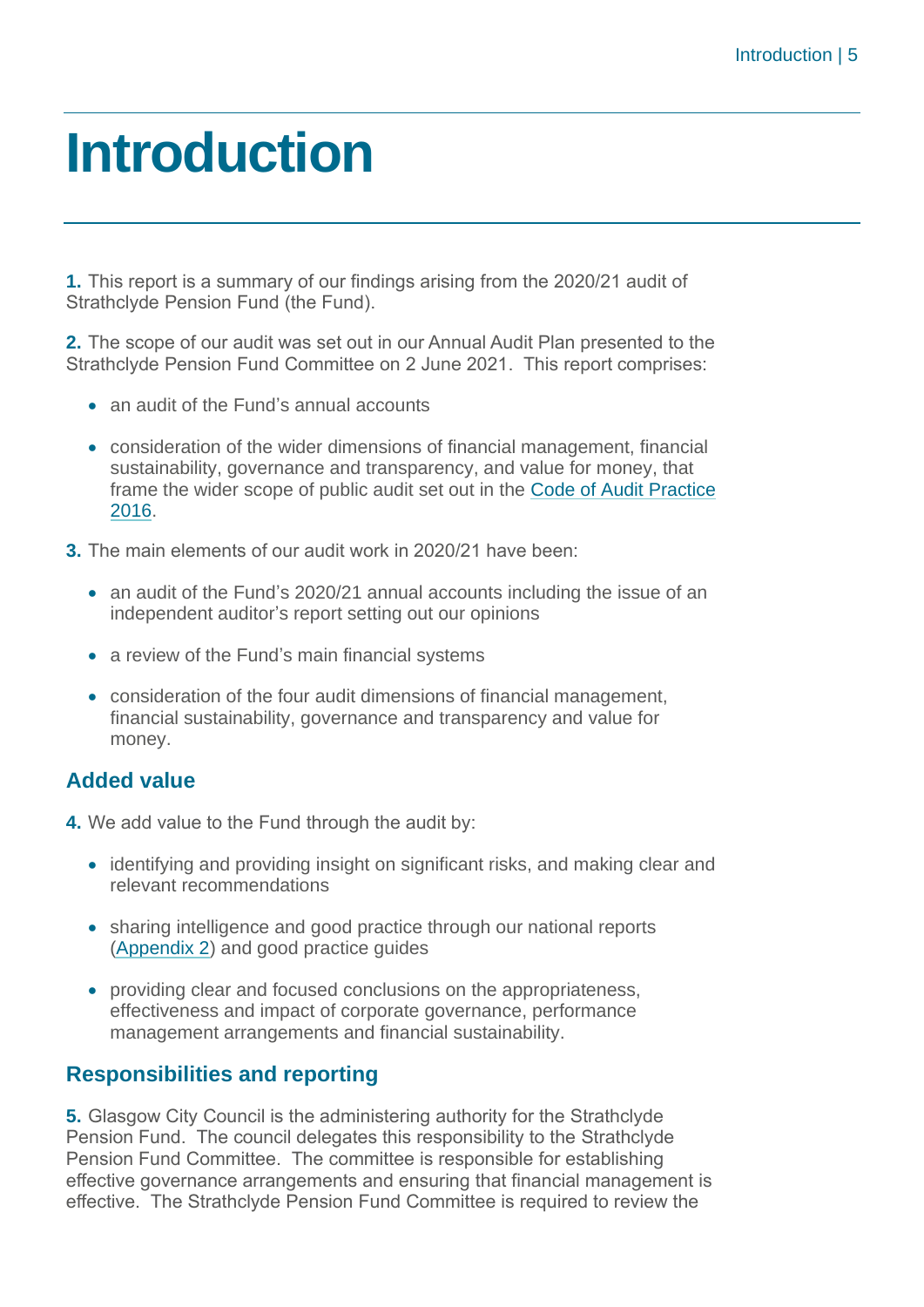effectiveness of internal control arrangements and approve the annual accounts.

**6.** Our responsibilities as independent auditors are established by the Local Government (Scotland) Act 1973, the [Code of Audit Practice 2016,](http://www.audit-scotland.gov.uk/uploads/docs/report/2016/code_audit_practice_16.pdf) and supplementary guidance, and International Standards on Auditing in the UK.

**7.** As public sector auditors we give independent opinions on the annual accounts. Additionally, we also conclude on:

- the effectiveness of the Fund's performance management arrangements
- suitability and effectiveness of corporate governance arrangements and financial position
- arrangements for securing financial sustainability.

**8.** Further details of the respective responsibilities of management and the auditor can be found in the [Code of Audit Practice 2016](http://www.audit-scotland.gov.uk/uploads/docs/report/2016/code_audit_practice_16.pdf) and supplementary guidance.

**9.** This report raises matters from the audit of the annual accounts and consideration of the audit dimensions. Weaknesses or risks identified are only those which have come to our attention during our normal audit work and may not be all that exist. Communicating these does not absolve management from its responsibility to address the issues we raise and to maintain adequate systems of control.

### **Auditor independence**

**10.** Auditors appointed by the Accounts Commission or Auditor General must comply with the Code of Audit Practice and relevant supporting guidance. When auditing the financial statements, auditors must comply with professional standards issued by the Financial Reporting Council and those of the professional accountancy bodies.

**11.** We can confirm that we comply with the Financial Reporting Council's Ethical Standard. We can also confirm that we have not undertaken any nonaudit related services and therefore the 2020/21 audit fee of £58,400 as set out in our Annual Audit Plan remains unchanged.

**12.** This report is addressed to both the members of the Strathclyde Pension Fund Committee and the Controller of Audit and will be published on Audit Scotland's website [www.audit-scotland.gov.uk](http://www.audit-scotland.gov.uk/) in due course.

**13.** We would like to thank the management and staff who have been involved in our work for their cooperation and assistance during the audit.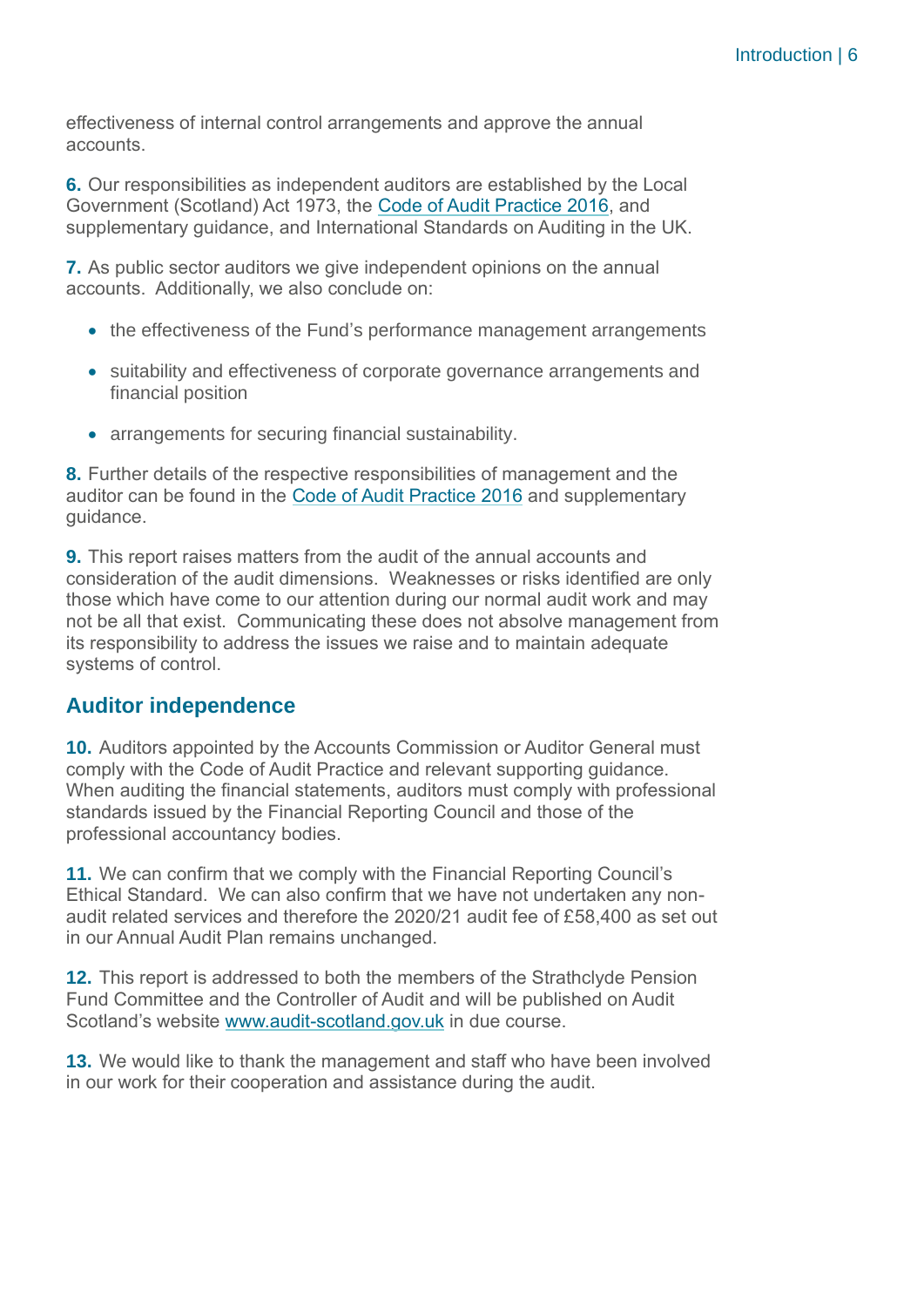## <span id="page-6-0"></span>**1. Audit of 2020/21 annual accounts**

The principal means of accounting for the stewardship of resources and performance

### **Main judgements**

The financial statements of Strathclyde Pension Fund (the Fund) give a true and fair view of the state of affairs of the Fund as at 31 March 2021 and have been properly prepared in accordance with the financial reporting framework.

The management commentary, annual governance statement and governance compliance statement were all consistent with the financial statements and properly prepared in accordance with accounting regulations.

We received the unaudited annual accounts on 24 June 2021 in line with our agreed audit timetable. In light of the working restrictions arising from the COVID-19 pandemic combined with the need to maintain the quality of our audit in a remote working environment, we agreed, with senior management of the Fund, to take advantage of the flexibilities conferred under the Coronavirus (Scotland) Act 2020 and reprofile the delivery of our audit to November 2021.

### **Our audit opinions on the annual accounts are unmodified**

**14.** The annual accounts for the year ended 31 March 2021 were approved by the Strathclyde Pension Fund Committee on 24 November 2021. We reported, within the independent auditor's report that:

- the financial statements give a true and fair view and were properly prepared in accordance with the financial reporting framework
- the management commentary, annual governance statement and governance compliance statement were all consistent with the financial statements and properly prepared in accordance with the accounting regulations.

### **The COVID-19 pandemic had no impact on audit evidence**

**15.** The working papers provided with the unaudited accounts were of a good standard and finance staff provided good support to the audit team during the audit. This helped ensure that the audit of the annual accounts process ran smoothly.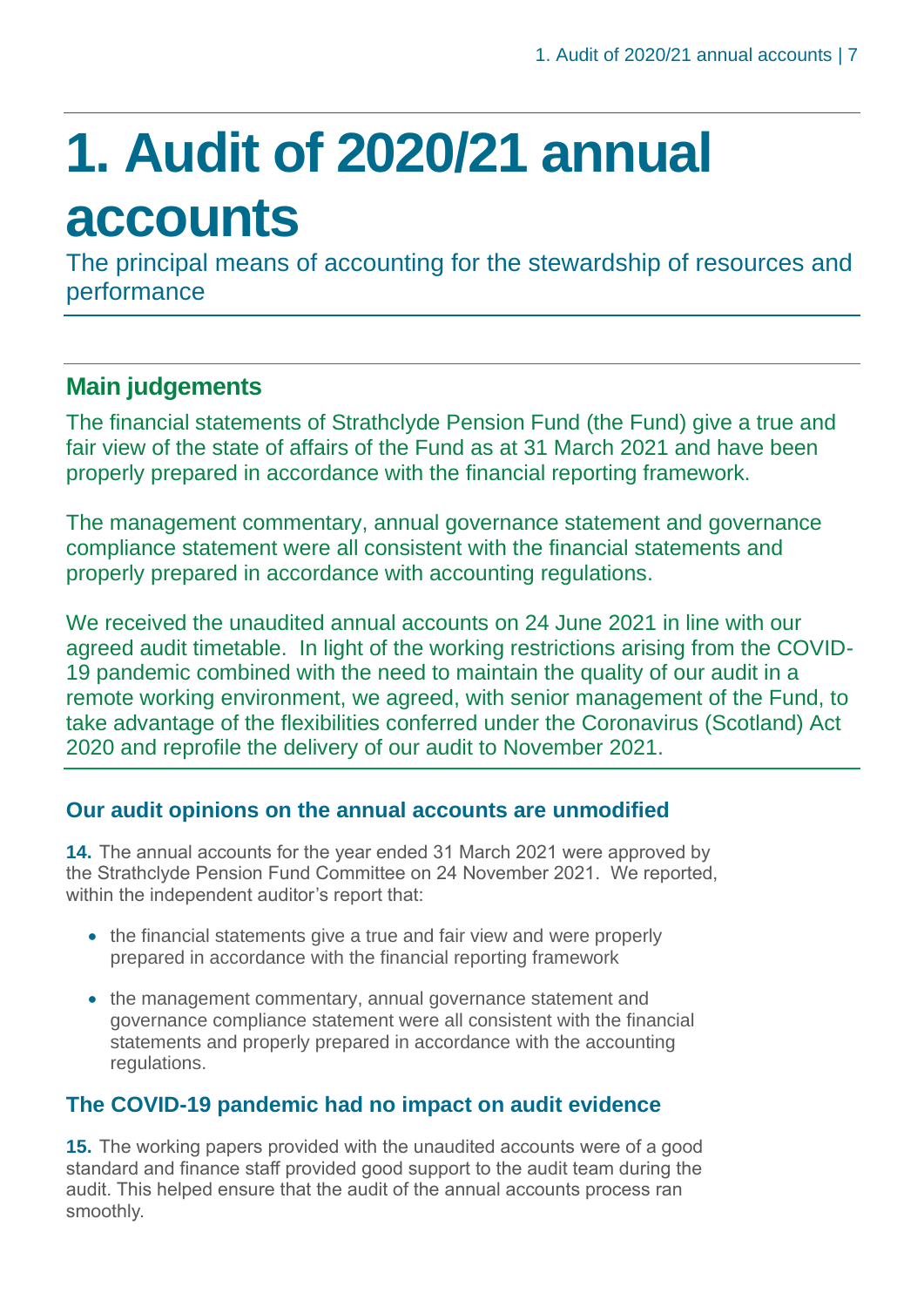### **The annual accounts were signed off in line with the timescales permitted to reflect COVID-19**

**16.** As a result of the continuing impact of COVID-19, the submission deadlines for Pension Fund audited annual accounts and annual audit reports were moved to 30 November 2021.

**17.** The unaudited annual report and accounts were received in line with our agreed audit timetable on 24 June 2021. In light of the working restrictions arising from the COVID-19 pandemic combined with the need to maintain the quality of our audit in a remote working environment, we agreed, with senior management of the Fund, to take advantage of the flexibilities conferred under the Coronavirus (Scotland) Act 2020 and reprofile the delivery of our audit to November 2021.

**18.** Although later than first planned, the annual accounts were signed off in line with the revised timetable permitted to reflect the impact of COVID-19.

### **There were no objections raised to the annual accounts**

**19.** The Local Authority Accounts (Scotland) Regulations 2014 require local government bodies to publish a public notice on their website that includes details of the period for inspecting and objecting to the accounts. This must remain on the website throughout the inspection period. The notice for Strathclyde Pension Fund was published on the website of the administering authority (Glasgow City Council) and complies with the regulations. No objections were received to the Strathclyde Pension Fund accounts.

### **Overall materiality is £264 million**

**20.** We apply the concept of materiality in both planning and performing the audit and in evaluating the effect of identified misstatement on the audit and of uncorrected misstatements, if any, on the financial statements and in forming the opinion in the auditor's report. We identify a benchmark on which to base overall materiality, such as gross expenditure, and apply what we judge to be the most appropriate percentage level for calculating materiality values.

**21.** The determination of materiality is based on professional judgement and is informed by our understanding of the entity and what users are likely to be most concerned about in the financial statements. In assessing performance materiality, we have considered factors such as our findings from previous audits, any changes in business processes and the entity's control environment including fraud risks.

**22.** Our initial assessment of materiality for the annual accounts was carried out during the planning phase of the audit based on the year-end position reported in the audited 2019/20 annual accounts. This was reviewed and revised on receipt of the unaudited annual accounts to reflect the more up-to-date information and is summarised in [Exhibit 1.](#page-8-0)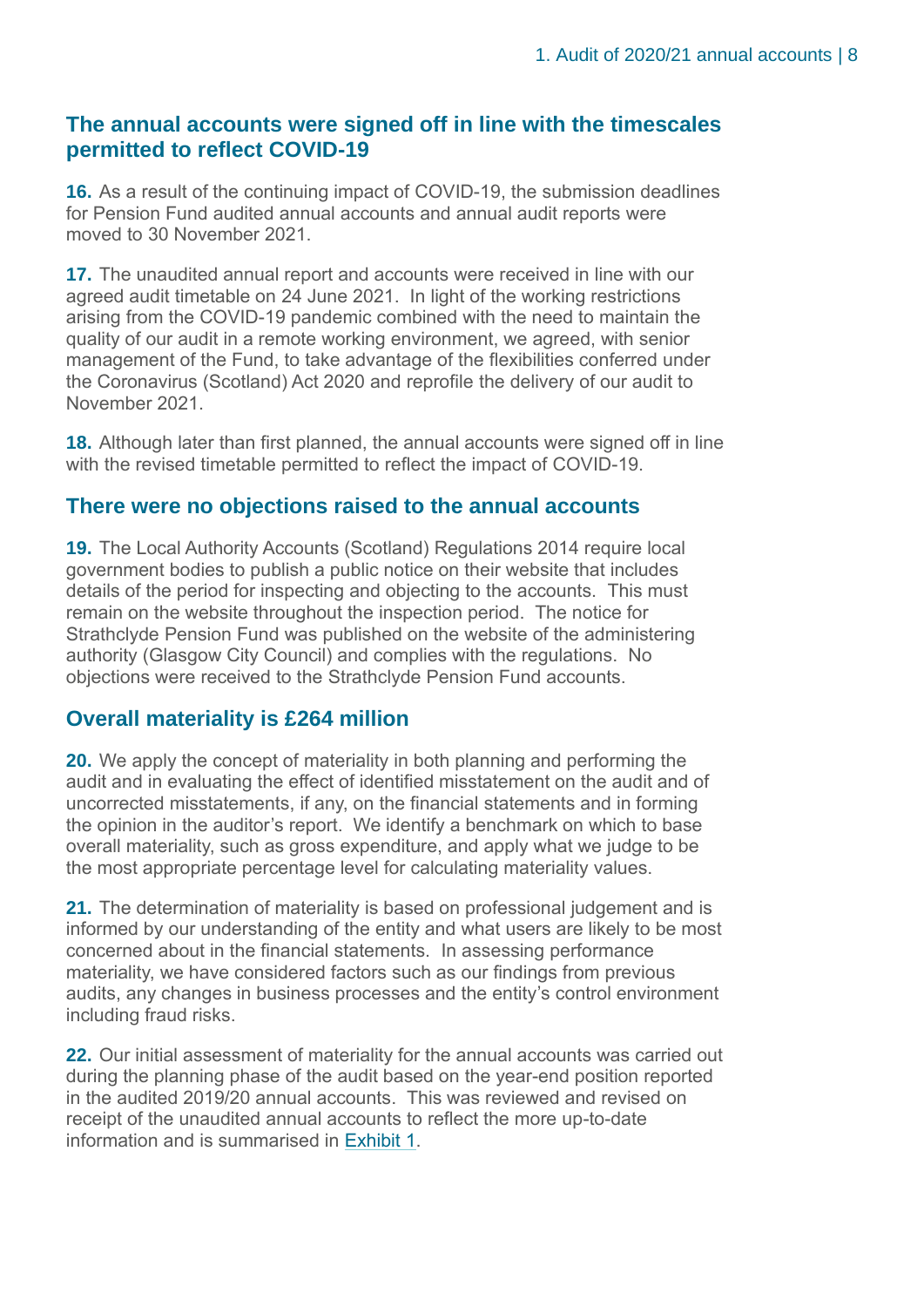#### <span id="page-8-0"></span>**Exhibit 1 Materiality values**

| <b>Materiality level</b>                                                                               | <b>Amount</b> |
|--------------------------------------------------------------------------------------------------------|---------------|
| <b>Overall materiality</b>                                                                             | £264 million  |
| Performance materiality                                                                                | £198 million  |
| Reporting threshold                                                                                    | £250 thousand |
| Specific materiality (applied to benefits expenditure and<br>contributions income in the fund account) | £7 million    |
| Specific performance materiality                                                                       | £5.5 million  |
|                                                                                                        |               |

#### Source: Audit Scotland

### **Appendix 1 identifies the main risks of material misstatement and our audit work to address these**

**23.** [Appendix 1](#page-24-0) provides our assessment of the risks of material misstatement in the annual accounts and any wider audit dimension risks. These risks influence our overall audit strategy, the allocation of staff resources to the audit and indicate how the efforts of the team were directed. The appendix identifies the work we undertook to address these risks and our conclusions from this work.

### **We have no significant findings to report on the annual accounts**

**24.** International Standard on Auditing (UK) 260 requires us to communicate significant findings from the audit to those charged with governance, including our view about the qualitative aspects of the body's accounting practices. We have no significant issues to report from the audit.

### **Other findings**

**25.** We reviewed financial statements disclosures around critical judgements and sources of estimation uncertainty against recognised good practice and identified some scope to improve the clarity of disclosures. Officers amended the audited accounts to realign narrative and address the feedback provided.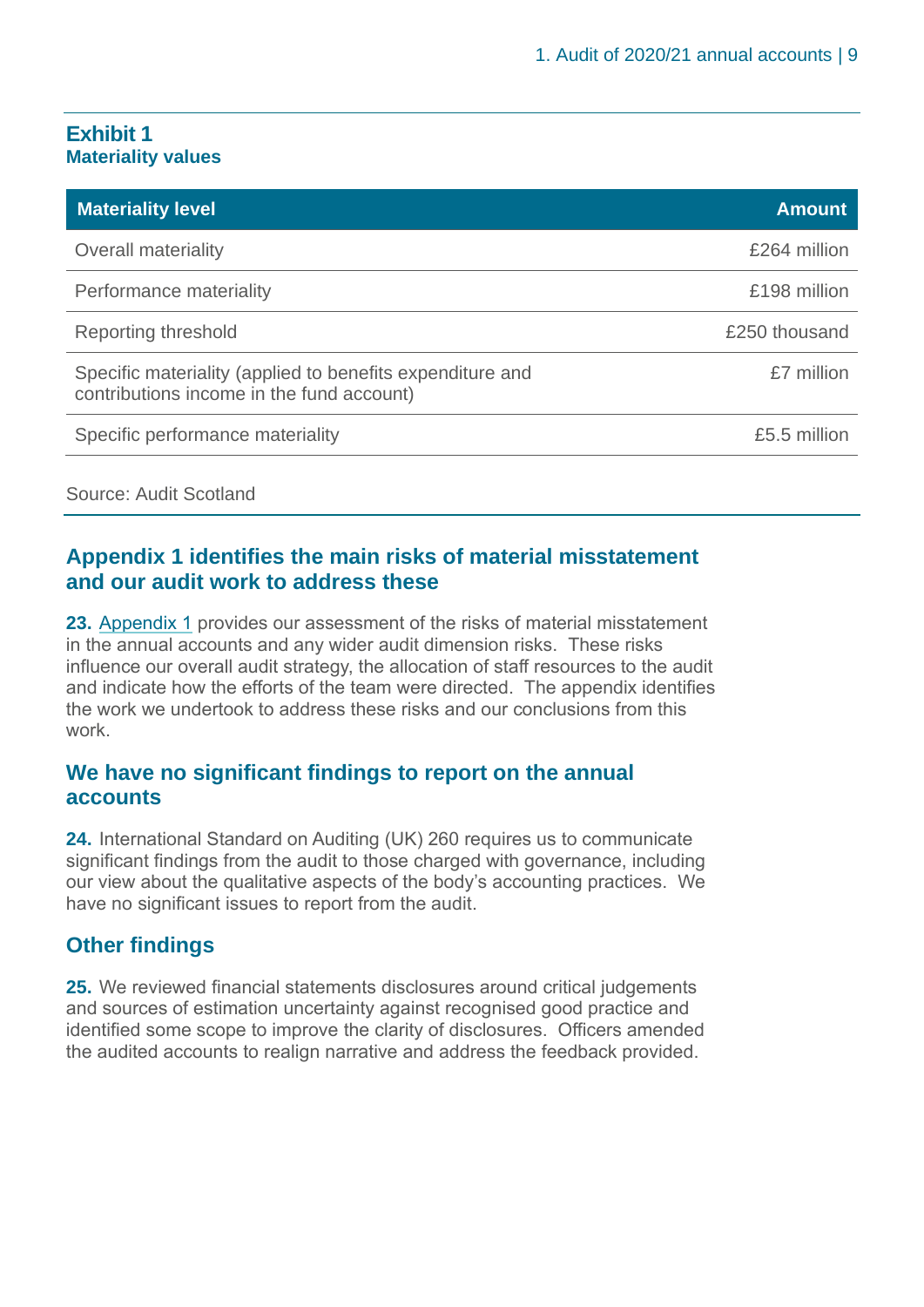### **Identified misstatements of £12.461 million were adjusted in the accounts, these were less than our performance materiality and we did not need to further revise our audit approach**

**26.** Identified misstatements of £12.461 million were adjusted in the accounts. These mainly consisted of three misstatements above our reporting threshold of £0.250 million:

- An adjustment of £11,686 million between assets classed as cash and property in a disclosure note to the financial statements reflecting the correction of a minor classification error. The correction of this error resulted in an increase of £11.686 million in property assets and an equal decrease in cash disclosed at Note 16 to the financial statements. This classification error had no impact on the net assets of the Fund at 31 March 2021.
- An adjustment of £0.332 million between level 1 and level 3 investments in a disclosure note to the financial statements reflecting the correction of a minor classification error. The correction of this error resulted in an increase of £0.332 million in level 1 investments and an equal decrease in level 3 investments disclosed at Note 21 to the financial statements. This classification error had no impact on the net assets of the Fund at 31 March 2021.
- An adjustment of £0.305m between current assets and current liabilities in the net assets statement reflecting the correction of a coding error in reversing a prior year accrual. The correction of this error resulted in an increase of £0.305 million to contributions due from employers and an equal increase to benefits payable. The correction of this misstatement had no impact on the net assets of the Fund at 31 March 2021.

**27.** We have concluded that the misstatements identified arose from issues that have been isolated and identified in their entirety and do not indicate further systemic error. It is our responsibility to request that all misstatements, other than those below the reporting threshold, are corrected although the final decision on making the correction lies with those charged with governance considering advice from senior officers and materiality.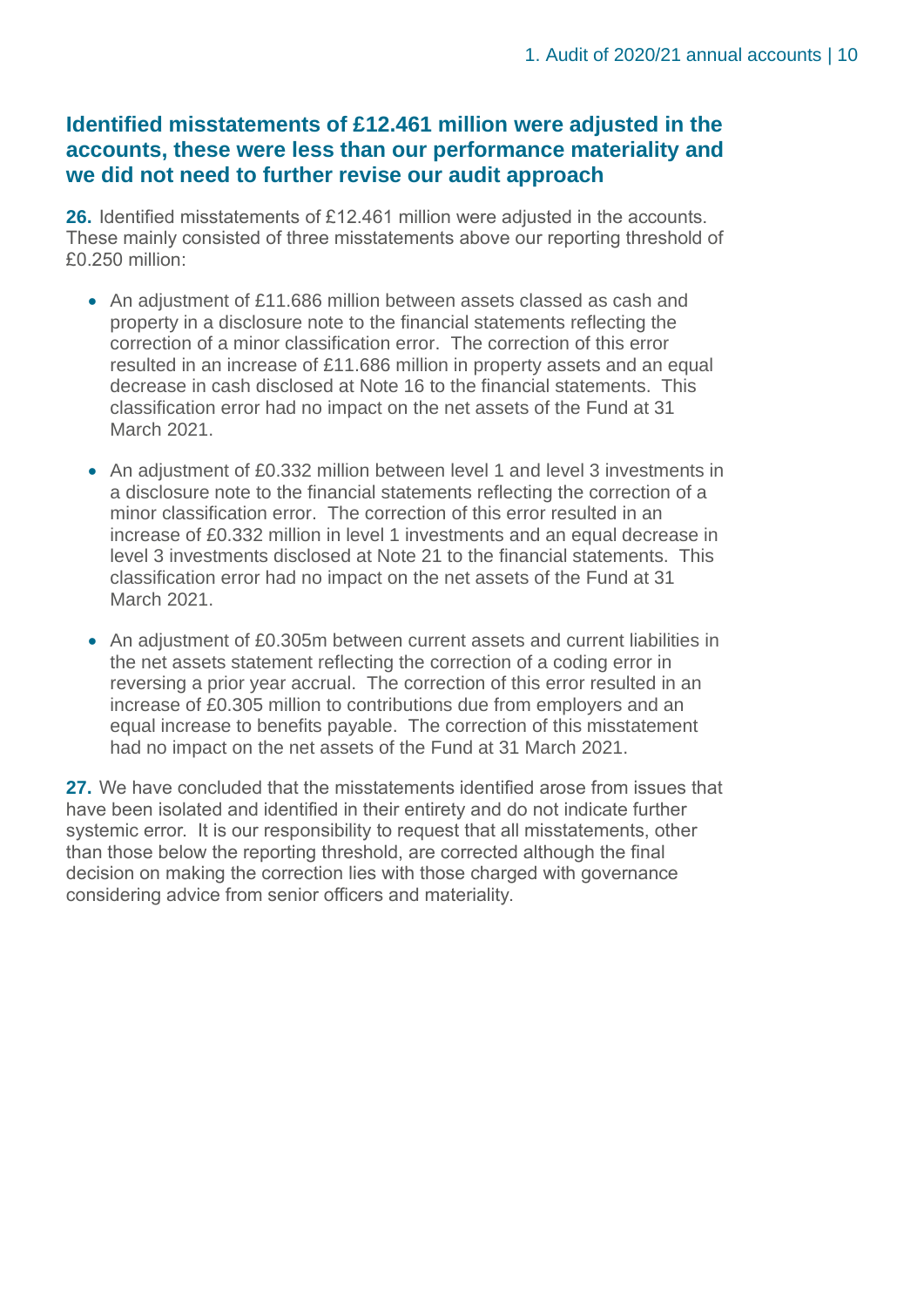## <span id="page-10-0"></span>**2. Financial management**

Financial management is about financial capacity, sound budgetary processes and whether the control environment and internal controls are operating effectively.

### **Main judgements**

The Fund's investment performance resulted in a significantly better financial position than anticipated in 2020/21. Net assets of the Fund reached £26.354 billion at 31 March 2021, an increase of £5.413 billion from the prior year. The overall return on investments for the year was +25.1% which was ahead of the benchmark of +22.8%.

The Fund has appropriate and effective financial management arrangements in place. This includes comprehensive reporting of investment performance.

### **The Fund's investment performance resulted in a significantly better financial position than anticipated in 2020/21**

**28.** Net assets of the Fund reached £26.354 billion at 31 March 2021, an increase of £5.413 billion from the prior year. This increase was primarily attributable to a £1.183 billion increase in the value of equities and a £3.476 billion increase in the value of pooled investments in the year. These market value increases both contributed to the positive return on investments for the year of 25.1%, which outperformed the benchmark return of +22.8%.

**29.** The promised retirement benefits at 31 March 2021 have been estimated at £29.425 billion (2019/20 – £22.982 billion), showing a 28% increase. This estimate uses assumptions in line with Internal Accounting Standards (IAS) 19 requirements, for the purposes of the Fund's financial statements. It is not directly comparable to the liability measures on a funding basis.

**30.** The Fund's financial performance in 2020/21 is summarised in [Exhibit 2.](#page-11-0)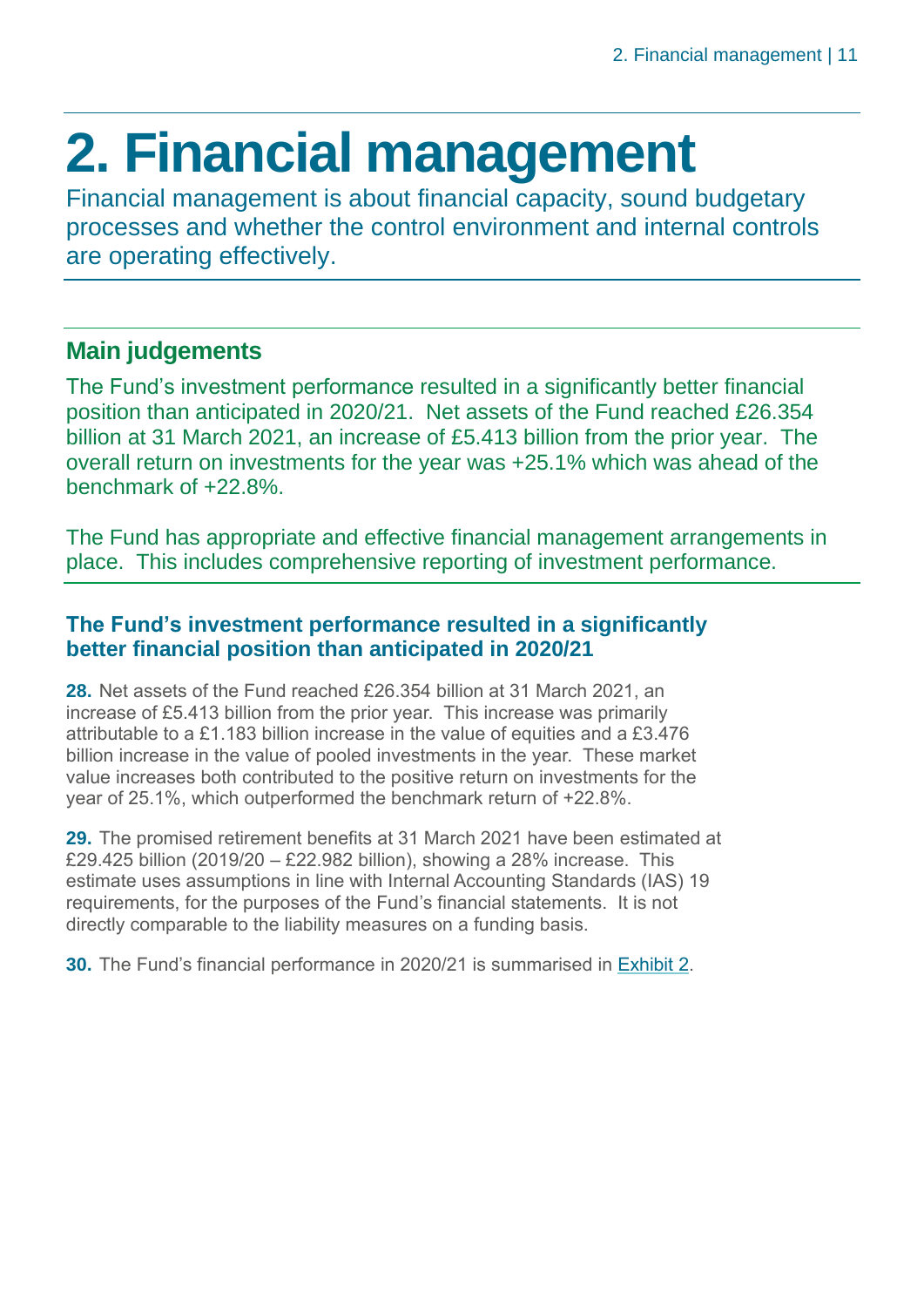### <span id="page-11-0"></span>**Exhibit 2 Assets, funding level and investment performance**

| <b>Movement in net assets</b>             | <b>Funding level</b>                                           | <b>Investment performance</b>                        |
|-------------------------------------------|----------------------------------------------------------------|------------------------------------------------------|
| £26.354 billion                           | 126.9%                                                         | 25.1%                                                |
| Closing net assets as at<br>31 March 2021 | As at 31 March 2021 (based<br>on results of 2020 triennial     | Return on investments<br>2020/21                     |
| $(+25.85%)$                               | valuation)                                                     |                                                      |
| £20.941 billion                           | 106%                                                           | 10.8%                                                |
| Opening net assets at 1 April<br>2020     | As at 31 March 2020 (per the<br>full 2020 triennial valuation) | Average annual return on<br>investments over 5 years |

Source: 2020/21 Strathclyde Pension Fund unaudited annual report and financial statements

**31.** When considering the investment performance of the Fund during 2020/21 per [Exhibit 2,](#page-11-0) it is important to recognise the impact of COVID-19 on financial markets and investments since March 2020.

**32.** The global impact of the pandemic significantly increased market volatility. This caused the value of the Fund's investments to fall sharply in the last quarter of 2019/20, resulting in a negative return for the financial year to 31 March 2020. However, the recovery over following twelve months resulted in a significant increase in the value of investments, even when compared to the net asset values prior to the COVID-19 outbreak. For example, the closing net assets value at 31 March 2019 was £21.936 billion, 20% lower than the 2020/21 closing value.

**33.** While the Fund's current financial position is very healthy, the longer-term outlook remains uncertain. There is a risk of further volatility and fluctuations in the value of investments in future years as the long-term impact of COVID-19 becomes clearer, and the stimulus measures introduced by global governments in the wake of the pandemic (including tax cuts, business support grants and loans, and investment incentives) come to an end.

**34.** As well as the COVID-19 pandemic and the potential impact on future returns, the Fund continues to face several challenges in the wider environment in which it operates. A number of issues may increase pressures on the future funding position. Pension specific issues such as the scheme cost cap mechanism, guaranteed minimum pension and remediation of age discriminatory aspects of the scheme rules subsequent to the McCloud judgement may also impact on the funding position in the coming years.

**35.** Another significant challenge facing the Fund is the growing pressure to act on climate change issues. The Fund has demonstrated its recognition of risks associated with climate change through, for example: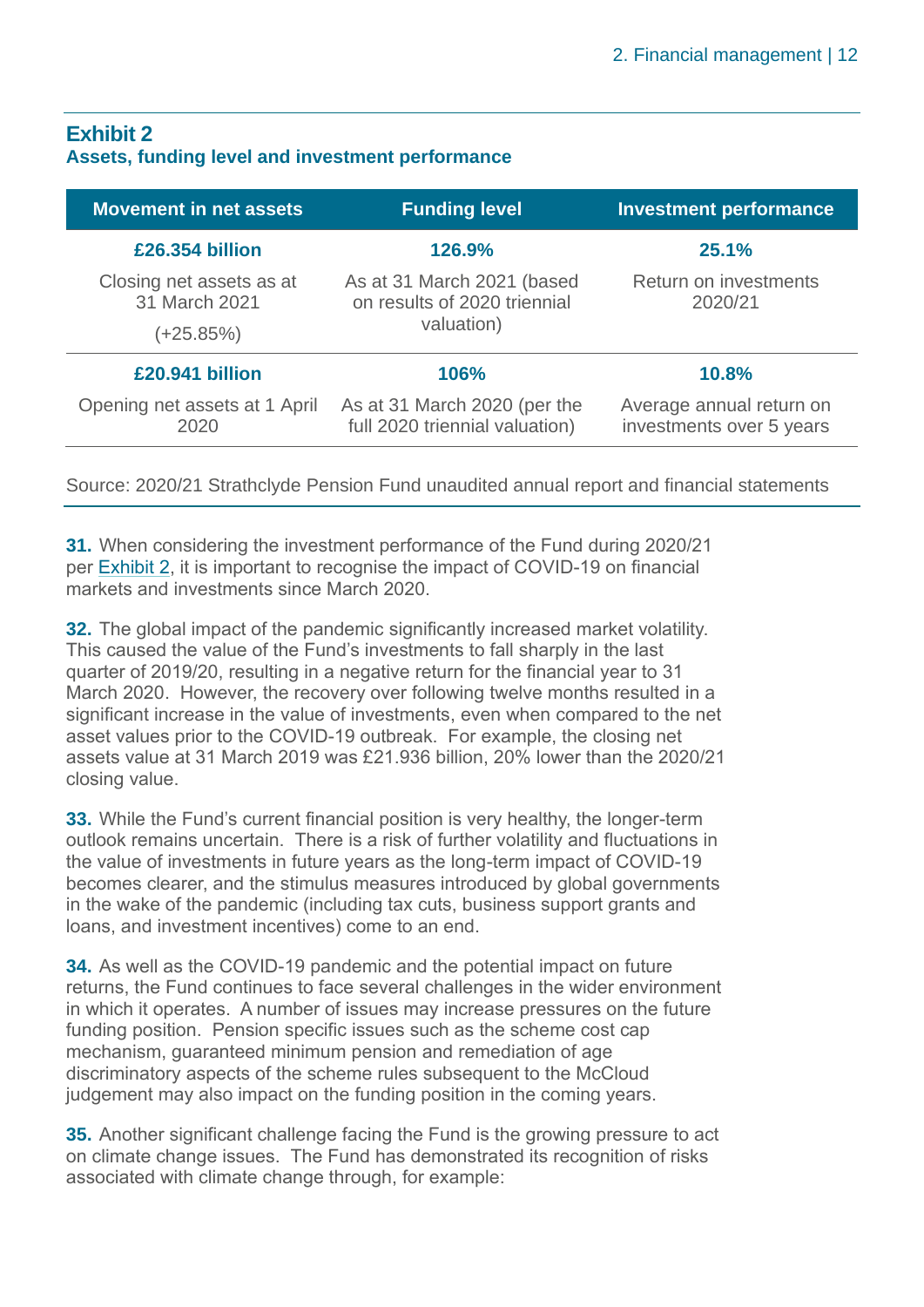- Its Responsible Investment Strategy, which incorporates the United Nations Principles for Responsible Investment (PRI). The Fund is a signatory to these principles and received the maximum A+ score in the 2020 PRI survey. This survey assesses how signatories have progressed in implementing the principles year-on-year.
- Continued development of its Climate Change Strategy, which sets out its approach to managing risks associated with climate change.
- Continued commitments to investments with a positive environmental, social and governance (ESG) impact through its growing Direct Investment Portfolio.
- Compliance with the UK Stewardship Code which comprises a set of 'apply and explain' principles for asset managers and asset owners, one of which relates to the integration of stewardship and investment, including material ESG issues, and climate change, to fulfil their responsibilities. In September 2021, the Fund became one of 23 asset owner signatories to the UK Stewardship Code.

**36.** The Fund is currently in the process of developing a set of minimum required standards in respect of ESG and climate change issues, and an associated framework with which it can assess current and future investments against these standards. The development of this framework is a positive step toward further mitigation of ESG and climate change risks. However, this will take some time for the Fund to develop and implement while also maintaining its fiduciary duties to act in the best long-term interests of the fund beneficiaries.

**37.** The Fund actively considers these challenges and continues to monitor risks through the corporate risk register. The funding strategy statement and investment strategy have been reviewed and revised following the triennial valuation to ensure that the Fund is well placed to continue to pay its liabilities.

**38.** The Fund is also committed to ensuring it has appropriate resources in place to support ongoing pension administration activities, along with strategies and plans that take account of future challenges.

**39.** The Fund presented its 2021/22 Business Plan to the Strathclyde Pension Fund Committee in March 2021. The plan identifies a number of key priorities for the year ahead including a review of actuarial services and the tender of the actuarial contract, and continued development of the Climate Change Strategy.

### **The Fund has appropriate and effective financial management arrangements in place**

**40.** The Executive Director of Finance for Glasgow City Council is the Proper Officer responsible for Strathclyde Pension Fund. The financial regulations of Glasgow City Council, as administering authority, apply to the Fund. We consider these to be comprehensive, current, and promote good financial management.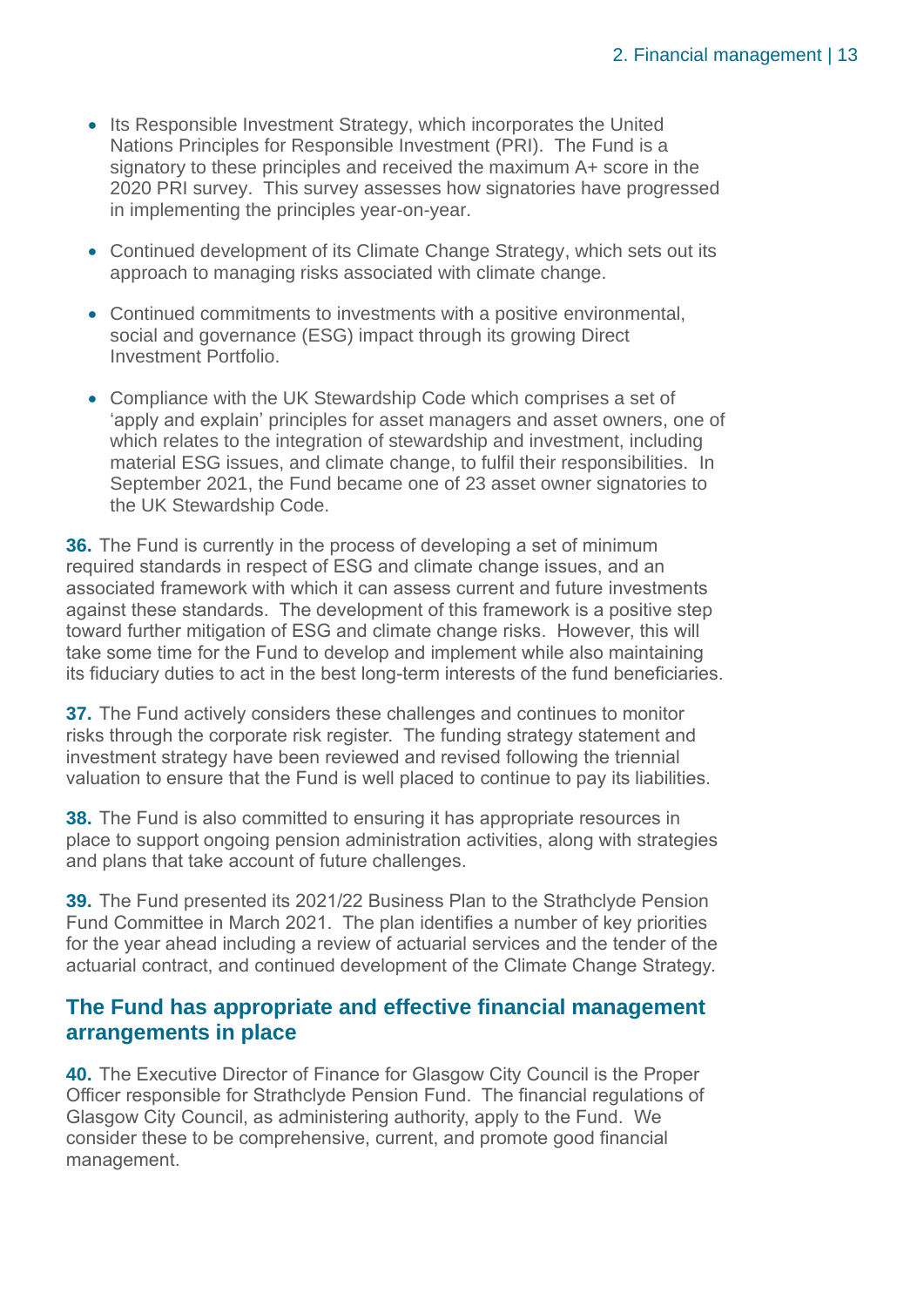**41.** Administration and investment performance reports are submitted to the Strathclyde Pension Fund Committee at each quarterly meeting. Reports are comprehensive and include fund performance trends, investment manager performance against benchmarks, and movements in asset allocations. The Strathclyde Pension Fund Committee also consider papers requesting approval of proposed investments. Reports presented to the Strathclyde Pension Fund Committee are subject to appropriate review and scrutiny by members.

**42.** Overall, we have concluded that the Fund has appropriate and effective financial management arrangements in place, including comprehensive reporting of investment performance.

### **Areas of improvement were identified in the financial systems of internal control in operation during 2020/21**

**43.** As part of our audit, we identify and inspect the key internal controls in those accounting systems which we regard as significant to produce the financial statements. Our objective is to gain assurance that Strathclyde Pension Fund has systems of recording and processing transactions which provide a sound basis for the preparation of the financial statements.

**44.** Our work in 2020/21 covered the key controls over the systems used for pension administration activity and the Fund's investments. The Fund also uses the financial systems of the administering authority, Glasgow City Council. The main council systems used by the Fund are the general ledger system and the payroll system. Our review of the controls in operation within these systems has been conducted as part of our audit of Glasgow City Council.

**45.** Our review of the systems used by the administering authority did not identify any significant control weaknesses which could affect the Fund's ability to report financial and other relevant data in the financial statements. However, we did identify the following improvement areas:

- Year-end contributions reconciliation: There is currently no formal review of the year-end reconciliation between the contributions recorded in the Fund's internal monitoring spreadsheet and the ledger. Senior management have already identified this as an area for improvement, and a review of such processes has been identified as a priority in the 2021/22 Business Plan.
- Journal authorisation: There is currently no process in place for the authorisation of journals posted by Fund officers. The processing of journals is undertaken by a small number of officers which limits the Fund's ability to undertake these secondary checks. This increases the risk that posting errors are not identified in a timely manner. Management have identified some mitigating processes that reduce this risk.

**46.** As part of our financial statement audit work, we substantively reviewed year-end reconciliations and a number journal postings and did not identify any issues. As part of our 2021/22 audit, we will consider any further mitigating actions and processes put in place by management.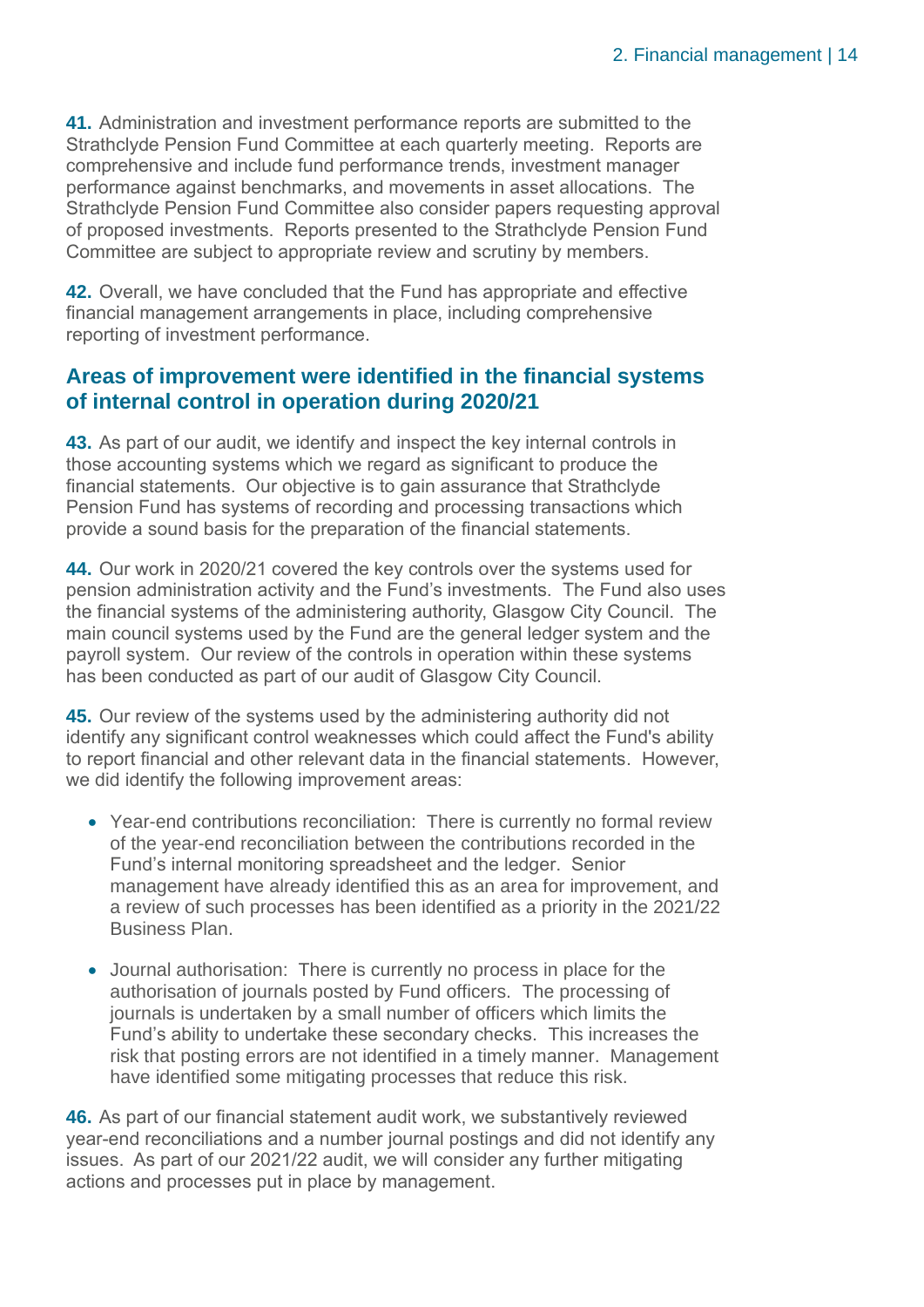<span id="page-14-0"></span>**47.** In addition to the improvement areas identified above, one further controls matter was highlighted during the course of the year. In February 2021, Internal Audit were made aware of a significant fraud where a pension was paid to a deceased pensioner for a period of around 30 years. The value of payments totalled around £300,000. The Fund was not made aware of the pensioner's death, which predated current data-matching controls. On discovering the overpayment, immediate action was taken to stop all future pension payments.

**48.** Internal Audit reported the potential fraud to Police Scotland who are currently investigating the case. Work is also ongoing between Internal Audit and the Fund to ensure there are no similar cases and to determine whether there are any further controls which can be implemented.

**49.** We have reviewed the current controls in place around pensioner validation and have concluded that these are robust and operated effectively throughout the year.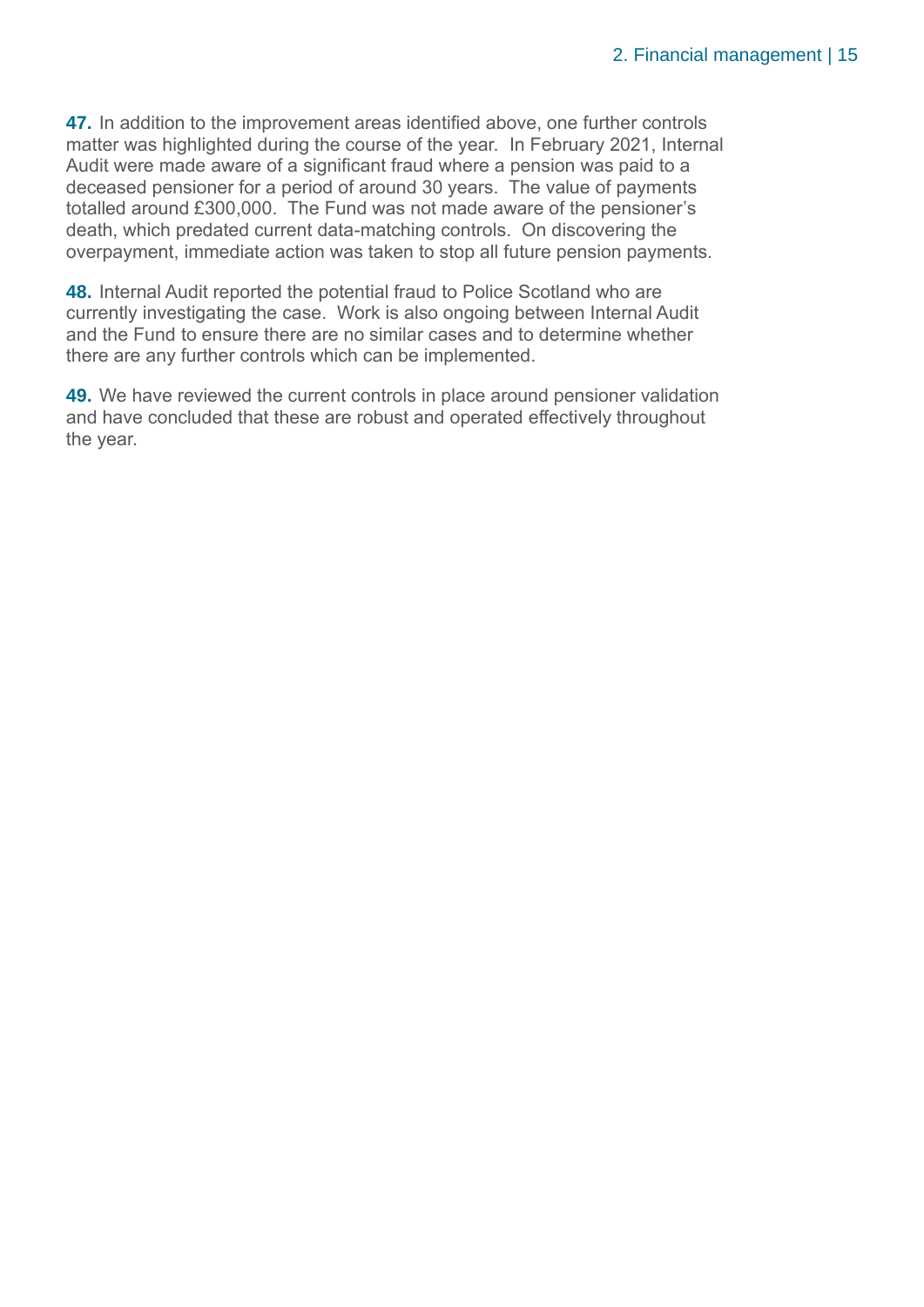## <span id="page-15-0"></span>**3. Financial sustainability**

Financial sustainability looks forward to the medium and long term to consider whether the Fund maintains the capacity to meet the current and future needs of its members.

### **Main judgements**

The results of the 2020 triennial valuation showed a funding level of 106%, a marginal improvement from the 2017 level of 105%. This enabled the Fund to maintain the contribution rate for the main employer group at 19.3% for the period 2021-24.

The Fund has an appropriate framework in place through which it demonstrates effective medium term financial planning.

Given the funding position at 31 March 2020 and the healthy net asset position at 31 March 2021, we have no concerns over the financial sustainability of the Fund or the viability of its funding strategy.

### **The results of the 2020 triennial valuation showed a funding level of 106%**

**50.** A full triennial valuation of the Strathclyde Pension Fund was carried out at 31 March 2020 and reported to the Strathclyde Pension Fund Committee in March 2021. One of the main purposes of the triennial valuation is to inform the setting of pension contribution rates for the forthcoming three years and to inform a review of funding and investment strategies to ensure the continued payment of members' pension benefits as they fall due.

**51.** The results of the 2020 triennial valuation showed a funding level of 106%, a marginal improvement from the 2017 level of 105%. This means that, overall, the Fund has a surplus of assets over liabilities. This surplus enabled the Fund to maintain the contribution rate for the main employer group at 19.3% for the period 2021-24.

### **Medium term financial planning arrangements are appropriate and effective**

**52.** There is considerable volatility in pension funding and the results of the triennial valuation are in effect a snapshot of the Fund at 31 March 2020. Following each triennial valuation, the Fund reviews and revises its investment and funding strategies.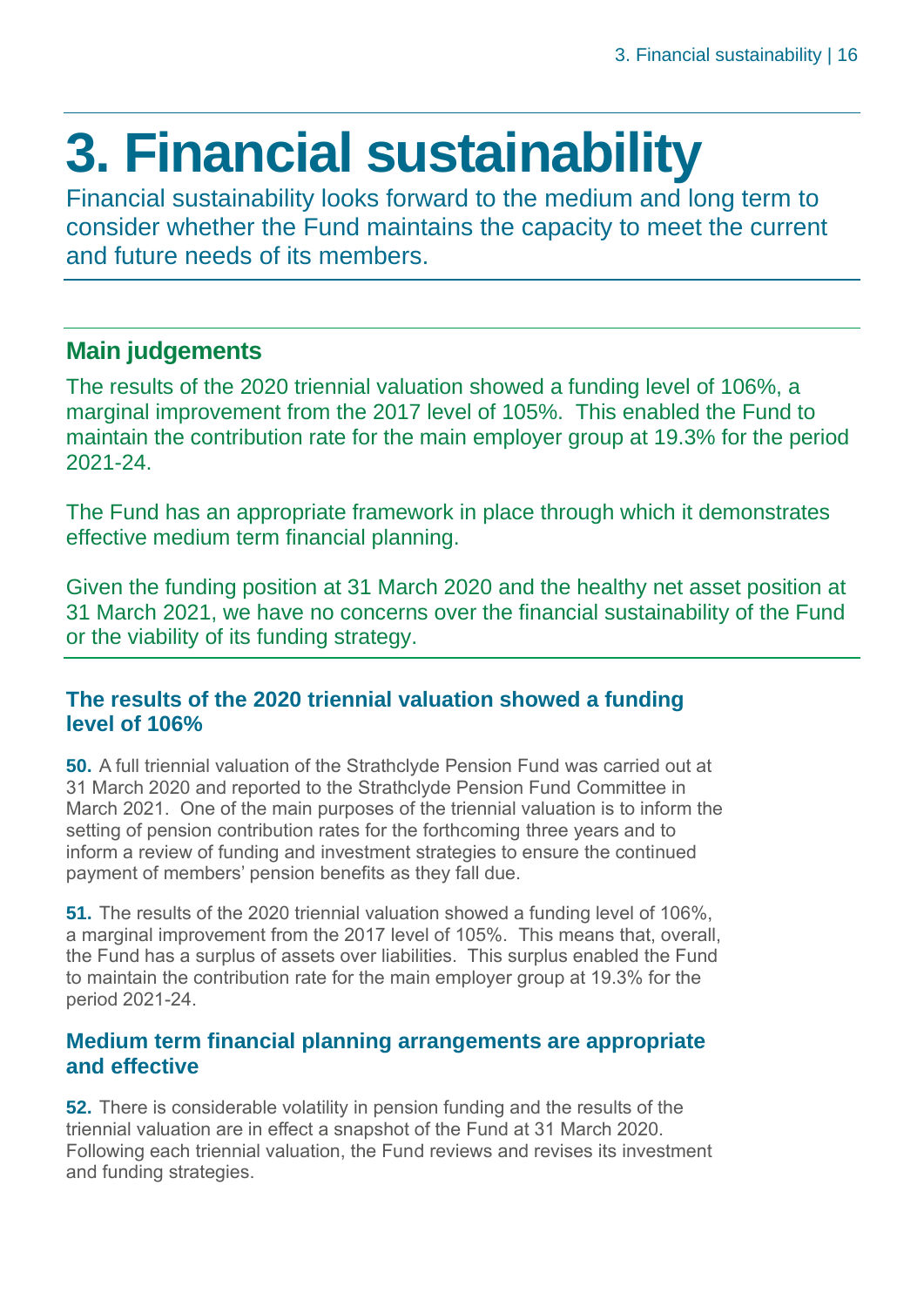**53.** The investment strategy outlines the types of investment to be held and the balances between the different types of investment. The investment strategy is set for the long-term but is monitored continually and reviewed using assetliability modelling to ensure that it remains appropriate to the profile of the Fund's liabilities.

**54.** The Fund reviewed its investment strategy in conjunction with the 2020 triennial valuation. This review concluded that the current strategy should be maintained, subject to some minor amendments. The updated investment strategy was approved by the Strathclyde Pension Fund Committee in March 2021 and is outlined in the Fund's Statement of Investment Principles.

**55.** The funding strategy statement is a summary of the Fund's approach to funding liabilities and sets out the level of employer and employee contribution rates required to ensure sufficient resources are available to provide for members' pensions and lump sum benefits.

**56.** The statement requires to be reviewed in conjunction with the triennial valuation. The updated statement was approved by the Strathclyde Pension Fund Committee in March 2021 and is included within the Fund's 2020/21 Annual Report and Financial Statements.

**57.** We concluded that the Fund has an appropriate framework in place through which it demonstrates effective medium term financial planning.

### **Fund membership levels continue to increase**

**58.** The Fund is a multi-employer fund with twelve Local Authorities, and 152 other employers. The current membership profile is shown at [Exhibit 3.](#page-17-0)

**59.** The Fund gives its members a guarantee that in exchange for contributions during their employment, it will pay a pension until the end of each member's life. It is important that the fund maintains the capacity to meet the current and future pension entitlements of its members.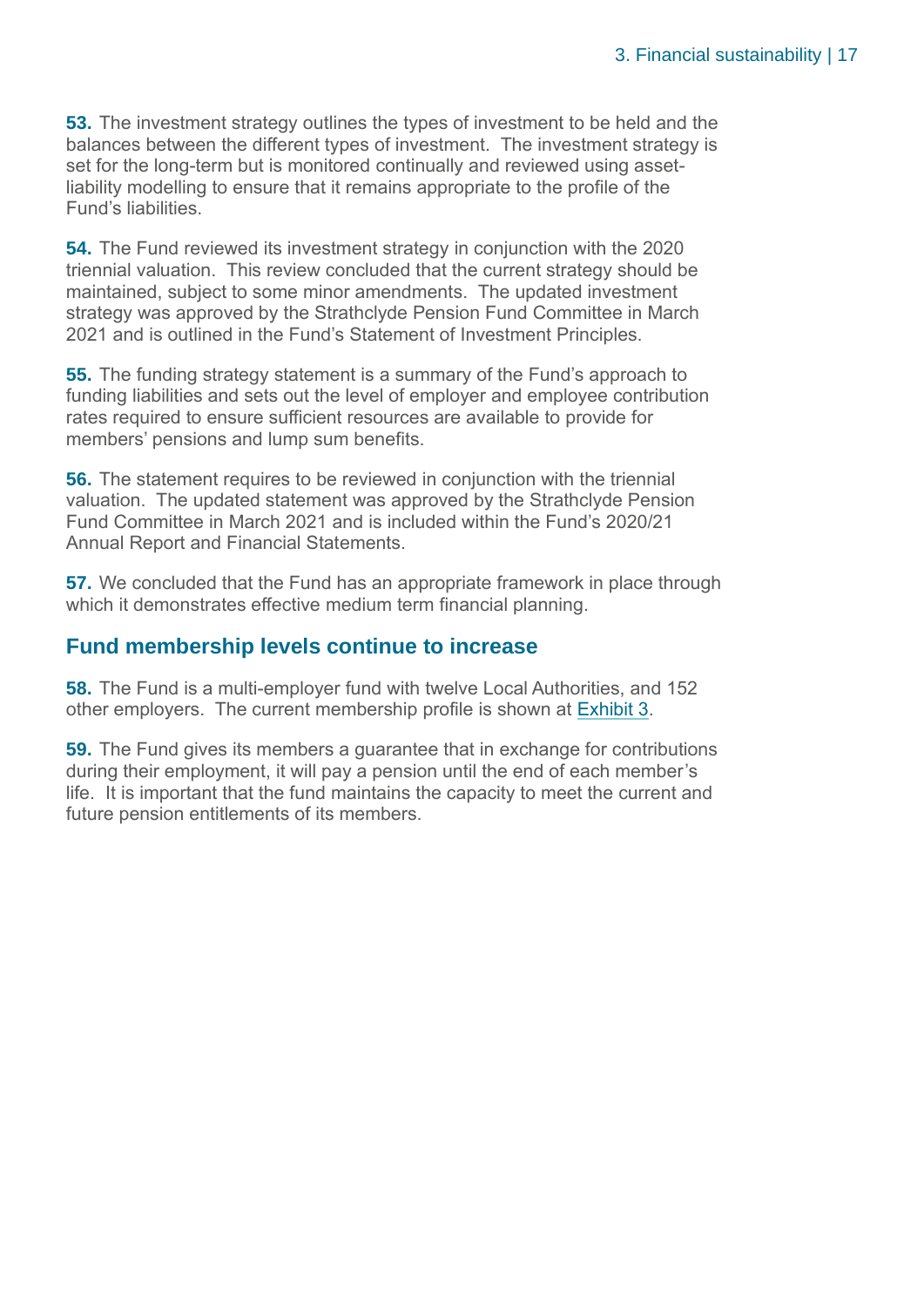

### <span id="page-17-0"></span>**Exhibit 3 Strathclyde Pension Fund membership**

Source: 2020/21 Strathclyde Pension Fund unaudited annual report and financial statements

**60.** Membership of the fund increased by 4,620 to 258,378 members at 31 March 2021; an increase in membership of 1.8%. The impact of auto-enrolment continues to contribute to the increase in employee members.

**61.** In 2020/21 the number of pensioners receiving a pension from Strathclyde Pension Fund increased by over 2,200 and the number of pensioner members continues to increase steadily each year.

**62.** Cash flows from dealings with members continue to be negative, with more paid out in benefits than that received from contributions. The deficit reported in 2020/21 was £18.752 million (£17.992 million in 2019/20).

**63.** The Fund reviews its ten-year cash flow projections annually to inform the revised annual business plan. The projections included in the 2021/22 Business Plan show that the Fund expect increasing negative cash flows for the next ten years, with the estimated gap between contributions and payments rising to £157.071 million by 2030/31.

**64.** The continued growth in pensioner numbers within the Fund's membership makes funding pension payments increasingly challenging. The Fund has considered this as part of its investment strategy and is further diversifying its investment structure to increase investment in income generating assets.

**65.** Given the funding position at 31 March 2020, the healthy net asset position at 31 March 2021, and the actions being taken to address the longer-term cashflow projections, we have no concerns over the financial sustainability of the Fund or the viability of its funding strategy.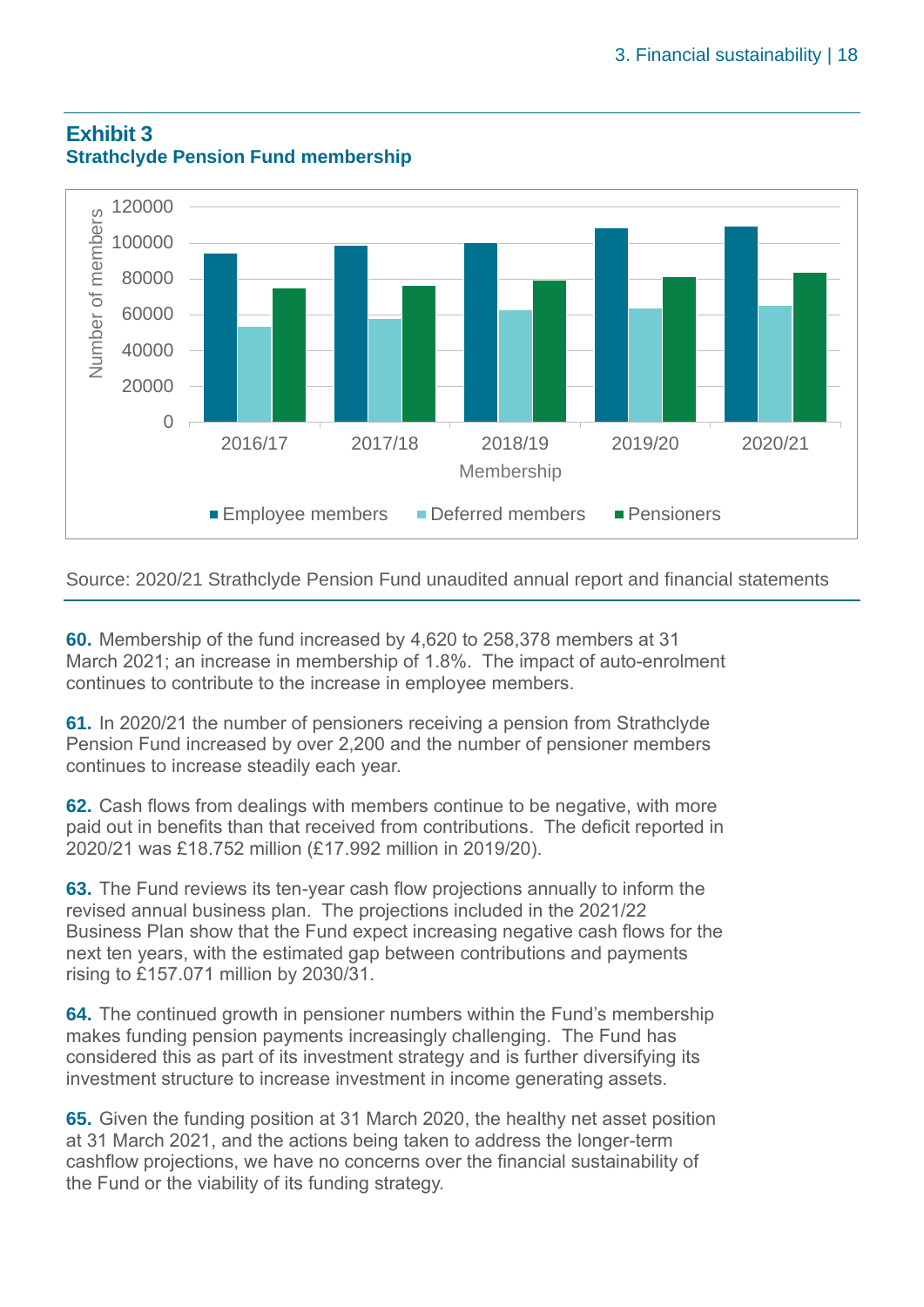### <span id="page-18-0"></span>**4. Governance and**

### **transparency**

The effectiveness of scrutiny and oversight and the transparent reporting of information

### **Main Judgements**

The Fund has appropriate arrangements in place to support good governance and accountability. The COVID-19 pandemic has impacted on these since March 2020, however we have concluded that revised governance arrangements are appropriate in the current circumstances.

There is effective scrutiny, challenge and informed decision making by committee.

The Fund conducts its business in an open and transparent manner and has appropriate arrangements in place to prevent and detect fraud and corruption, and to ensure compliance with the Pensions Regulator Public Service Code.

### **Governance arrangements operating throughout the COVID-19 pandemic have been appropriate and operated effectively**

**66.** Glasgow City Council is the administering authority for Strathclyde Pension Fund. The council has delegated responsibility for governance to the Executive Director of Finance. The Strathclyde Pension Fund Committee is the main decision-making body of the Fund. It is supported by the Pension Board and is responsible for establishing arrangements that ensure the proper conduct of the affairs of the Fund. It is also responsible for ensuring that decisions are made within the terms of the Local Government Pension Scheme.

**67.** The responsibilities of the Executive Director of Finance, the Strathclyde Pension Fund Committee and the Pension Board are set out in the Fund's Statement of Investment Principles which is reviewed regularly.

**68.** In addition to the Pension Fund Committee and Pension Board, an Investment Advisory Panel (IAP) is also in place which comprises investment officers from the Fund and representatives from Hymans Robertson as the Fund's actuary and investment consultant. The panel also includes three independent expert advisors. The IAP supports the Strathclyde Pension Fund Committee and is responsible for developing investment strategy and monitoring investment performance.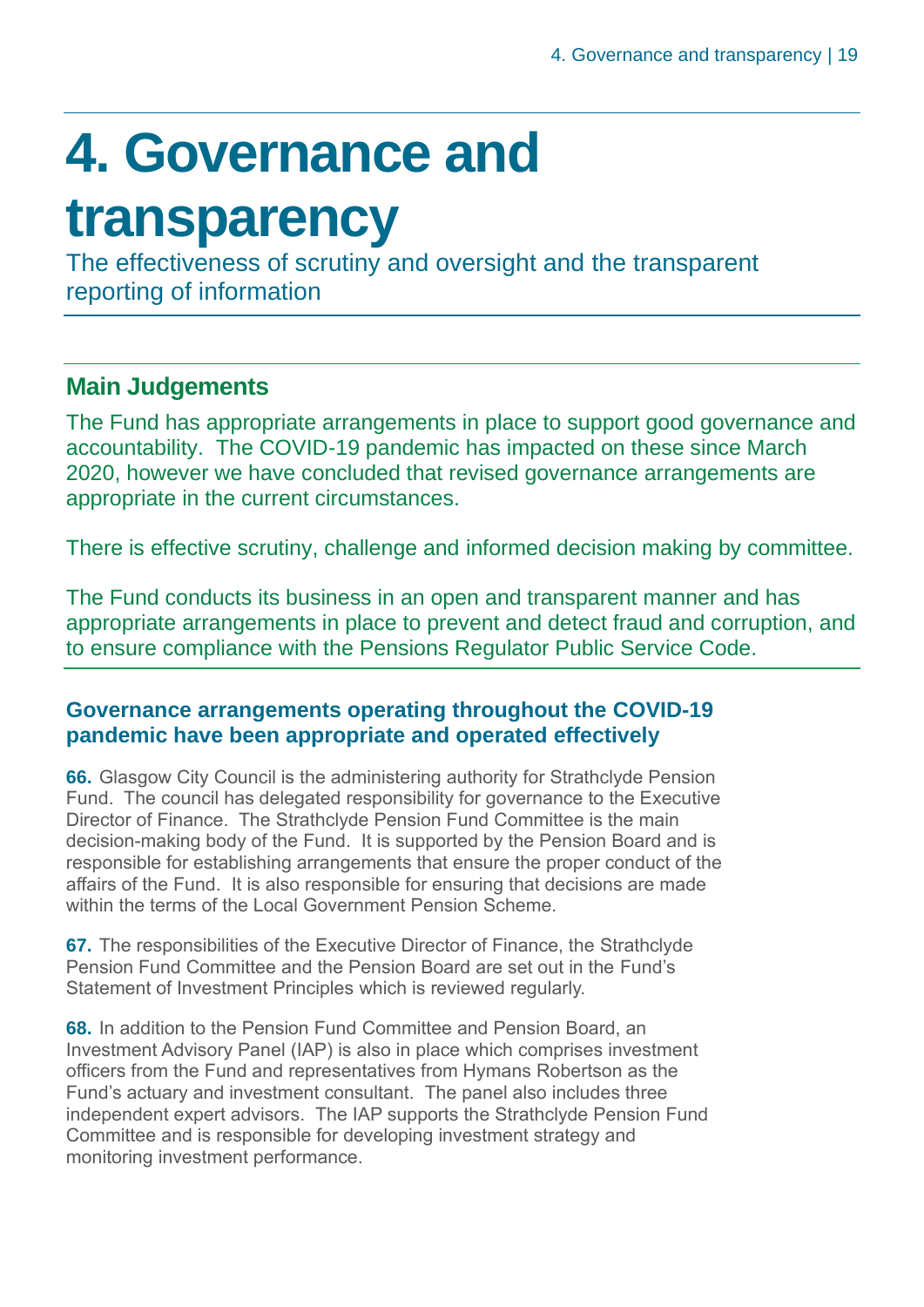**69.** The impact of the COVID-19 pandemic on the governance arrangements from March 2020 has been set out in the Annual Governance Statement within the 2020/21 Annual Report and Financial Statements.

**70.** Changes to the decision-making arrangements and the conduct of meetings were introduced following a meeting of Glasgow City Council's Emergency Committee in March 2020. Alternative procedures were implemented for all Council committee business, including Strathclyde Pension Fund. The following procedures were implemented with immediate effect:

- All council and committee meetings were cancelled and delegations to officers were increased temporarily. This included the Strathclyde Pension Fund Committee.
- The Fund's business continuity arrangements were followed to ensure the monthly payroll could be run remotely and without incident.

**71.** As a result of these arrangements, the June 2020 Strathclyde Pension Fund Committee meeting was cancelled. Meetings resumed in September 2020 using a virtual platform, Microsoft Teams, and continue to be held remotely. This situation will be reviewed as COVID-19 restrictions on travel and workplace activity ease.

**72.** We concluded that the revised arrangements are appropriate under the current circumstances, and they support effective scrutiny, challenge and decision-making.

#### **There are effective arrangements for complying with the Pensions Regulator Public Service Code**

**73.** The Public Sector Pensions Act 2013 provided for extended regulatory oversight by the Pensions Regulator. The Pensions Regulator issued a code on the governance and administration of public service pension schemes in January 2015 which funds are expected to comply with.

**74.** The Fund maintains a log of any breaches of the regulations. Any breaches of material significance require to be reported to The Pension Regulator (TPR).

**75.** No breaches of material significance were reported during 2020/21. As part of our 2021/22 audit, we will continue to monitor compliance with the code and report on any breaches.

### **Performance reporting was of a good standard**

**76.** The management commentary included in the annual accounts should provide information on a body, its main objectives and the principal risks faced. It should provide a fair, balanced and understandable analysis of a body's performance as well as helping stakeholders understand the financial statements.

**77.** We concluded that the Management Commentary in the 2020/21 Annual Report and Financial Statements satisfied these requirements following the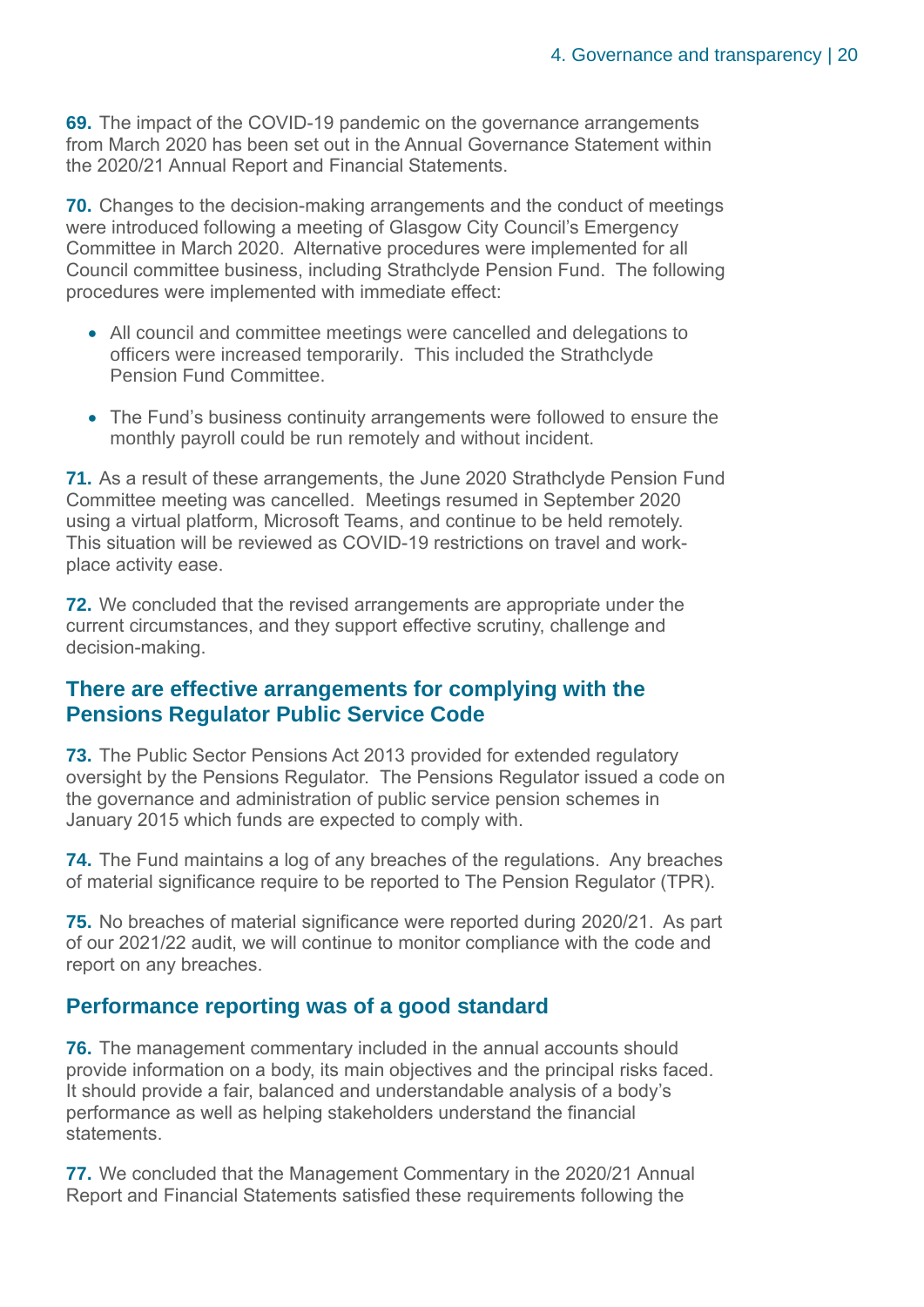agreement of some minor improvements around the forward-looking aspects of the Management Commentary.

### **Standards of conduct and arrangements for prevention and detection of fraud and error were appropriate**

**78.** Strathclyde Pension Fund is responsible for establishing arrangements for the prevention and detection of fraud, error and irregularities, bribery and corruption and to ensure that their affairs are managed in accordance with proper standards of conduct by putting proper arrangements in place.

**79.** We assessed the Fund's arrangements for the prevention and detection of fraud. The Fund relies on the arrangements of the administering authority, Glasgow City Council, for the prevention and detection of fraud and corruption. These include codes of conduct for members and officers, a whistleblowing policy and an anti-fraud strategy and response plan.

**80.** As noted at paragraph [47](#page-14-0) an external fraud was identified during the year in relation to an overpayment to a deceased pensioner. However, the date of the pensioner's death pre-dated current pensioner validation controls and does not impact on our judgement that appropriate arrangements were in place for the detection and prevention of fraud and corruption in 2020/21.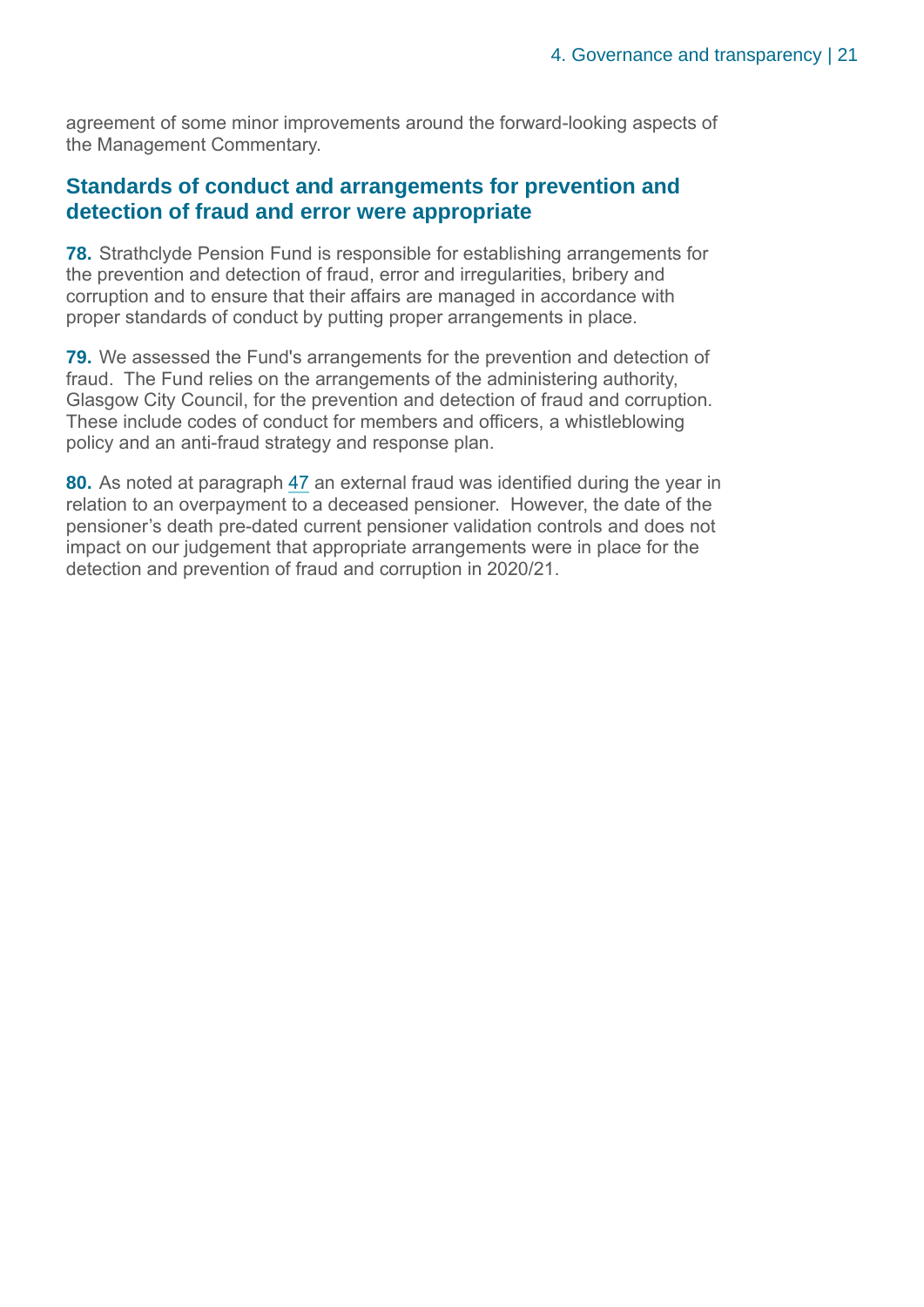### <span id="page-21-0"></span>**5. Best Value**

Using resources effectively and continually improving services

### **Main judgements**

The pension administration function has performed well against targets given added pressures from the COVID-19 pandemic.

Fund performance levels in 2020/21 were ahead of benchmark, with an overall return on investment of +25.1% compared with a benchmark of +22.8%. Longerterm investment performance is also strong, with overall returns exceeding benchmarks over the past three, five and ten years.

The Fund has appropriate arrangements in place for monitoring investment performance and scrutinising investment management expenses.

### **The pension administration function has performed well against targets given added pressures from the COVID-19 pandemic**

**81.** The Strathclyde Pension Fund Committee meets on a quarterly basis and receives regular reports on both fund administration and investment performance. The focus of measuring the performance of pensions administration includes both member experience and statutory compliance.

**82.** The pension administration function has performed well given the added pressures from the COVID-19 pandemic. In particular:

- the monthly pensions payroll continued to run each month without incident or delay
- priority transactions (i.e. processing of retirals and deaths) were delivered with minimal delays
- customer satisfaction targets were achieved in respect of service delivery.

**83.** Some process delays were recognised, particularly with deferred member notifications (63% processed within target days against a target of 90%). However, this was a consequence of the decision to prioritise other key areas in response to the pressures from the COVID-19 pandemic, such as processing of retiral estimates (92% processed within target days against a target of 80%) and ensuring new retirals were processed by their due date (96% against a target of 95%).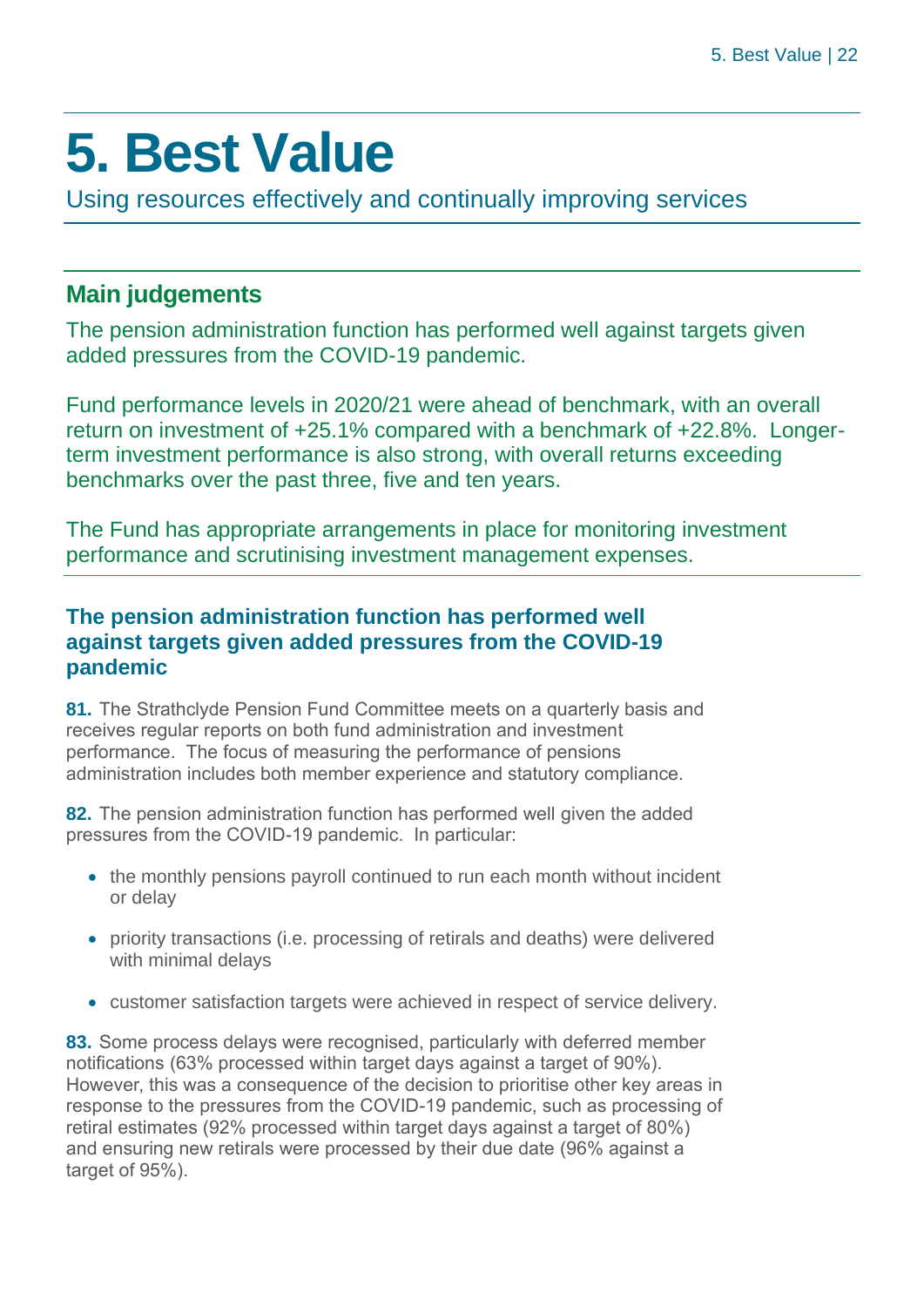**84.** Overall, we have concluded that the pension administration function has performed well against targets given added pressures from the COVID-19 pandemic.

### **Fund performance levels in 2020/21 were ahead of benchmark, and longer-term investment performance is also strong**

**85.** The Fund appoints several external investment managers. Individual investment manager performance is reviewed regularly by the Strathclyde Pension Fund Committee and the Fund's investments team also carries out annual diligence reviews for each appointed fund manager.

**86.** [Exhibit 4](#page-22-0) shows that over the year, the Fund generated a return of +25.1% against a benchmark of +22.8%. Longer-term investment performance is also strong, with overall returns exceeding benchmarks over the past three, five and ten years.



#### <span id="page-22-0"></span>**Exhibit 4 Fund investment performance**

Source: 2020/21 Strathclyde Pension Fund unaudited annual report and financial statements

### **The Fund scrutinises investment management expenses appropriately**

**87.** There are three main categories of management expense, with the largest being investment management costs. Other expenses are the cost of the administration services provided by Glasgow City Council and oversight and governance costs.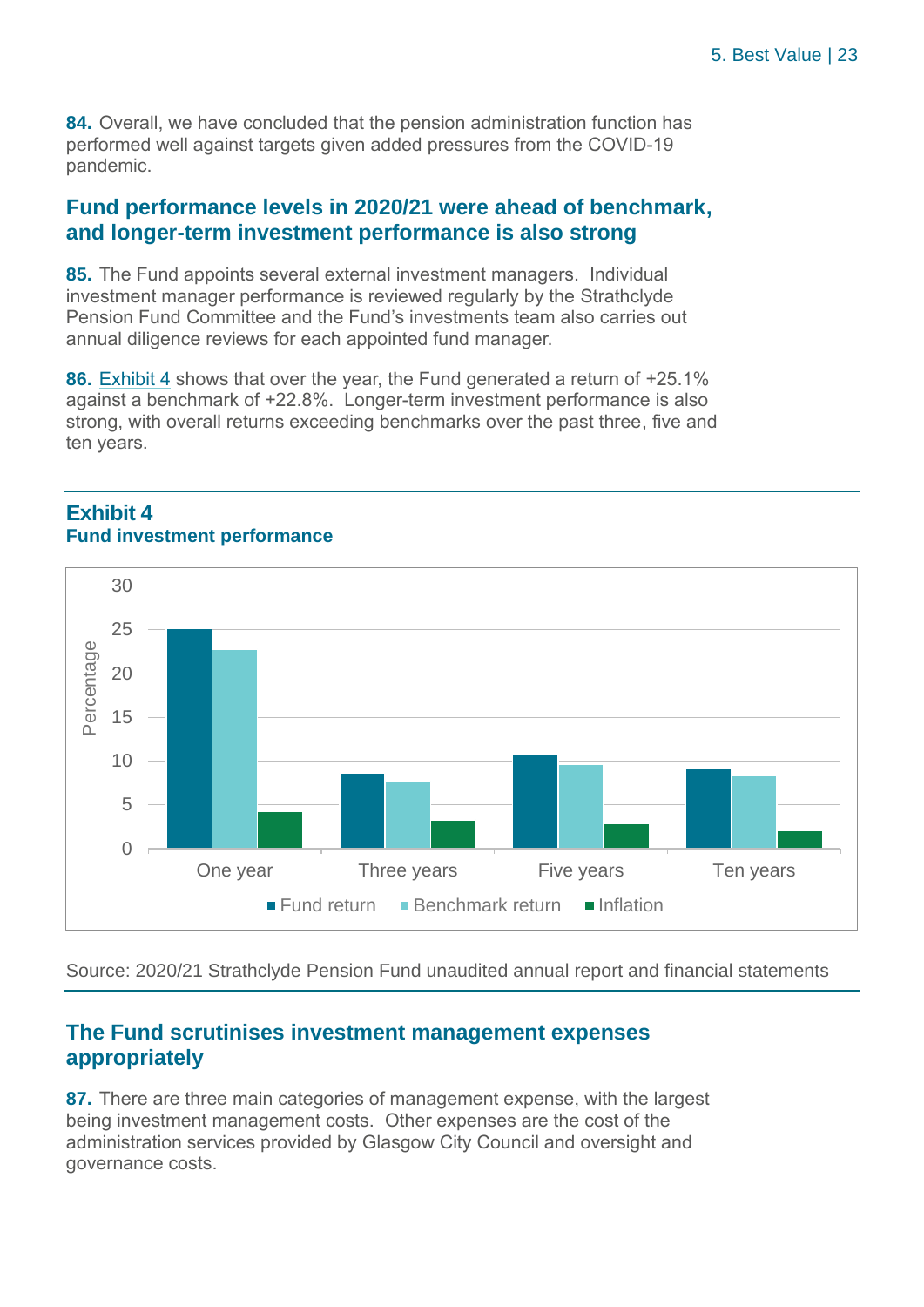**88.** Investment management expenses have increased from £118.597 million in 2019/20 to £204.330 million in 2020/21. The main reason for this increase in expenses relates to the significant increase in investment asset values of 26% in 2020/21, which led to a £73.785 million increase in performance related fees from the prior year.

**89.** The LGPS Scheme Advisory Board in England and Wales launched a Code of Transparency in May 2017, publishing a cost template that would allow pension funds to gather cost information for listed investment assets in a consistent manner. Since then, the Financial Conduct Authority has set up a new organisation, the Cost Transparency Initiative, to take forward the work of standardising cost disclosure across the investment industry.

**90.** The Fund is a strong supporter of the work carried out to date on cost transparency, and all but two of its institutional investment managers have signed up to the Code. The Fund continues to engage with all managers, including managers of the Direct Investment Portfolio, to support the Code and to encourage them to complete the cost template relevant to their asset class.

**91.** The Fund has appropriate arrangements in place for monitoring investment performance and scrutinising investment management expenses.

### **National performance audit reports**

**92.** Audit Scotland carries out a national performance audit programme on behalf of the Accounts Commission and the Auditor General for Scotland. During 2020/21, we published a number of reports, some of which may be of interest to the Fund. The full list of reports is outlined in [Appendix 2](#page-27-0) accompanying this report.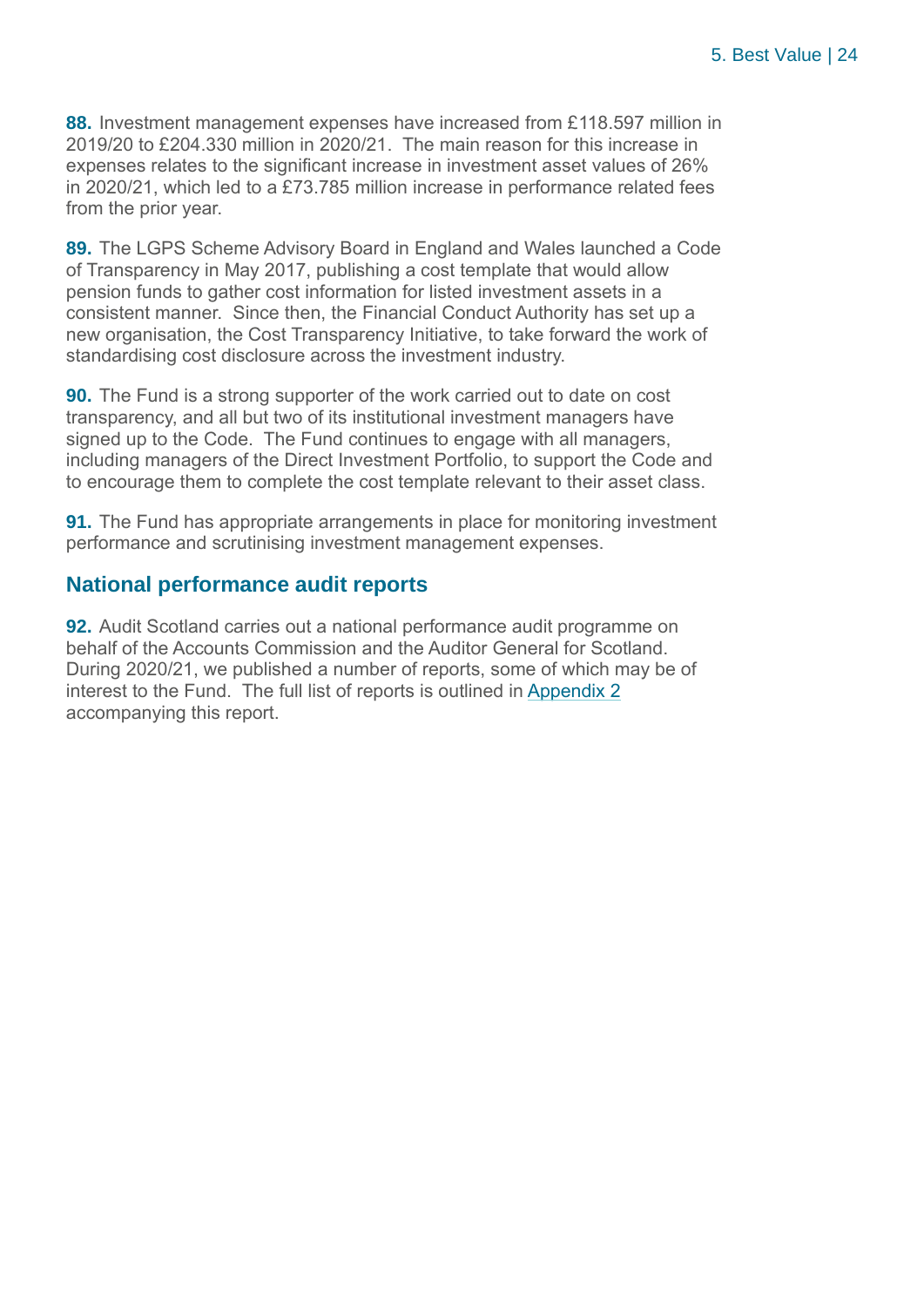<span id="page-24-0"></span>**Appendix 1** Significant audit risks identified during planning

The table below sets out the audit risks we identified during our planning of the audit and how we addressed each risk in arriving at our conclusion. The risks are categorised between those where there is a risk of material misstatement in the annual accounts and those relating our wider responsibility under the [Code](http://www.audit-scotland.gov.uk/report/code-of-audit-practice-2016)  [of Audit Practice 2016.](http://www.audit-scotland.gov.uk/report/code-of-audit-practice-2016)

#### **1 Risk of material misstatement caused by management override of controls**

Auditing Standards require that audits are planned to consider the risk of material misstatement due to fraud, which is presumed to be a significant risk in any audit. This includes the risk of management override of controls that result in fraudulent financial statements.

Detailed testing of journal entries.

Assessment of the estimation methodology applied by the Fund and the reasonableness of accounting estimates within the financial statements.

Focused testing of accruals and prepayments.

Evaluation of significant transactions outside the normal course of business.

#### **Audit risk Assurance procedure Results and conclusions**

Our work did not identify any issues or material errors that required adjustments within the financial statements.

**There is no evidence of management override of controls from work performed.**

#### **2 Estimations applied to level 3 investments**

The pension fund has a significant portfolio of level 3 investments, for example unquoted equities, where valuations involve the application of a variety of estimates in determining appropriate valuations.

This subjectivity gives rise to a risk of material misstatement in the financial statements.

Completion of a 'review of the work of an expert', in accordance with ISA 500, for the work of third parties undertaking valuations of significant unquoted investments. This included consideration of the competence, expertise and objectivity of any experts used.

Assessment of fund manager valuation techniques, including consistency of approach.

Confirmation of year-end valuations to valuation

Our review of fund managers, including consideration of their competence, expertise and objectivity and assessment of valuation techniques used, did not identify any issues.

Year-end valuations were agreed satisfactorily to the Custodian Report and other supporting documentation.

**No significant issues identified in relation to estimations applied to the valuation of level 3 investments.**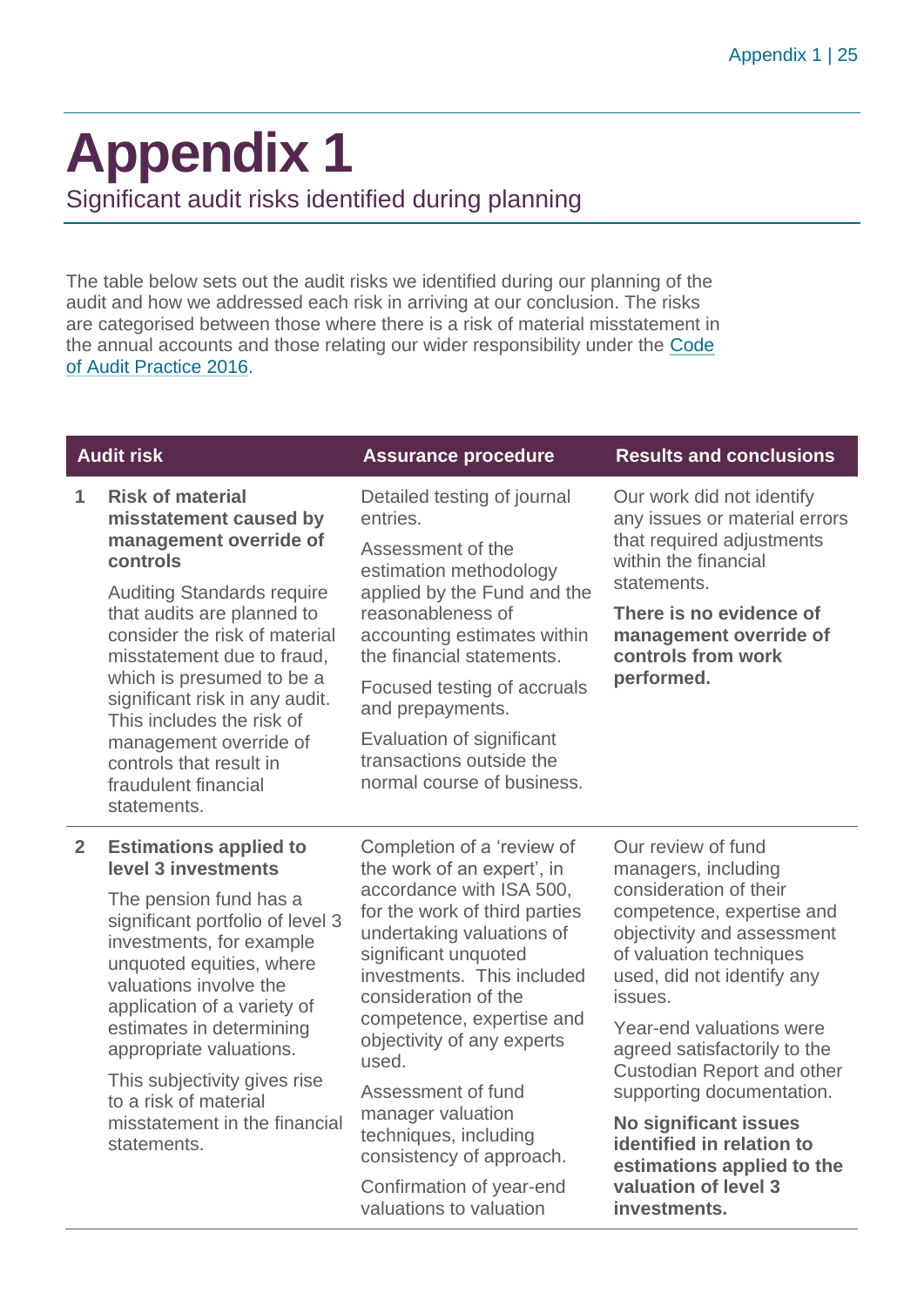|   | <b>Audit risk</b>                                                                                                                                                                                                                                                                                                                                                                                                                                                                                                                                                                                                                                                                                                                                                                                                                                       | <b>Assurance procedure</b>                                                                                                                                                                                                                  | <b>Results and conclusions</b>                                                                                                                                                                                                                      |
|---|---------------------------------------------------------------------------------------------------------------------------------------------------------------------------------------------------------------------------------------------------------------------------------------------------------------------------------------------------------------------------------------------------------------------------------------------------------------------------------------------------------------------------------------------------------------------------------------------------------------------------------------------------------------------------------------------------------------------------------------------------------------------------------------------------------------------------------------------------------|---------------------------------------------------------------------------------------------------------------------------------------------------------------------------------------------------------------------------------------------|-----------------------------------------------------------------------------------------------------------------------------------------------------------------------------------------------------------------------------------------------------|
|   |                                                                                                                                                                                                                                                                                                                                                                                                                                                                                                                                                                                                                                                                                                                                                                                                                                                         | reports and/or other<br>supporting documentation.                                                                                                                                                                                           |                                                                                                                                                                                                                                                     |
| 3 | <b>Estimations applied to the</b><br>actuarial valuation<br>The actuarial valuation<br>depends on a range of<br>financial and demographic<br>estimations about the future.                                                                                                                                                                                                                                                                                                                                                                                                                                                                                                                                                                                                                                                                              | Completion of a 'review of<br>the work of an expert', in<br>accordance with ISA 500,<br>for the actuary.<br>Consideration of the report<br>by the consulting actuary to<br><b>Audit Scotland on actuarial</b><br>estimates used in 2020/21. | Our review of the actuary,<br>including consideration of<br>their competence, expertise<br>and objectivity, and our<br>substantive testing did not<br>identify any issues.                                                                          |
|   | The subjectivity around<br>these estimates gives rise to<br>a risk of material                                                                                                                                                                                                                                                                                                                                                                                                                                                                                                                                                                                                                                                                                                                                                                          |                                                                                                                                                                                                                                             | No issues identified from the<br>commissioned report on<br><b>LGPS</b> actuaries.                                                                                                                                                                   |
|   | misstatement in the financial<br>statements.                                                                                                                                                                                                                                                                                                                                                                                                                                                                                                                                                                                                                                                                                                                                                                                                            |                                                                                                                                                                                                                                             | No issues identified in<br>relation to estimations<br>applied to the actuarial<br>valuation.                                                                                                                                                        |
| 4 | <b>Valuation of directly held</b><br>property assets                                                                                                                                                                                                                                                                                                                                                                                                                                                                                                                                                                                                                                                                                                                                                                                                    | Completion of a 'review of<br>the work of an expert', in                                                                                                                                                                                    | Our review of the valuer,<br>including consideration of                                                                                                                                                                                             |
|   | As at 31 March 2020, the<br>Fund held a portfolio of UK                                                                                                                                                                                                                                                                                                                                                                                                                                                                                                                                                                                                                                                                                                                                                                                                 | accordance with ISA 500,<br>for the valuer.                                                                                                                                                                                                 | their competence, expertise<br>and objectivity, and our                                                                                                                                                                                             |
|   | property investments with a<br>Confirmation of year-end<br>value of £2.105 billion. In<br>valuations for these types of<br>investments to valuation<br>2019/20, the valuation of<br>this portfolio, undertaken by<br>reports and/or other<br>the appointed independent<br>supporting documentation.<br>valuer, Avison Young,<br>included a material<br>valuation uncertainty clause.<br>The valuer considered that,<br>as a result of COVID-19,<br>less weight could be<br>attached to previous market<br>evidence for comparison<br>purposes to inform<br>valuations. Consequently,<br>less certainty could be<br>placed on the valuation in<br>the 2019/20 financial<br>statements than would<br>normally be the case. Our<br>2019/20 audit opinion<br>included an emphasis of<br>matter paragraph drawing<br>this to the attention of the<br>reader. | substantive testing did not<br>identify any issues.                                                                                                                                                                                         |                                                                                                                                                                                                                                                     |
|   |                                                                                                                                                                                                                                                                                                                                                                                                                                                                                                                                                                                                                                                                                                                                                                                                                                                         |                                                                                                                                                                                                                                             | Year-end valuations were<br>agreed satisfactorily to the<br>valuation report and other<br>supporting documentation.<br>This confirmed there was no<br>material valuation<br>uncertainty clause applied<br>to the property valuations in<br>2020/21. |
|   |                                                                                                                                                                                                                                                                                                                                                                                                                                                                                                                                                                                                                                                                                                                                                                                                                                                         |                                                                                                                                                                                                                                             | <b>No significant issues</b><br>identified in relation to the<br>valuation of directly held<br>property assets.                                                                                                                                     |
|   | There continues to be a<br>high degree of uncertainty                                                                                                                                                                                                                                                                                                                                                                                                                                                                                                                                                                                                                                                                                                                                                                                                   |                                                                                                                                                                                                                                             |                                                                                                                                                                                                                                                     |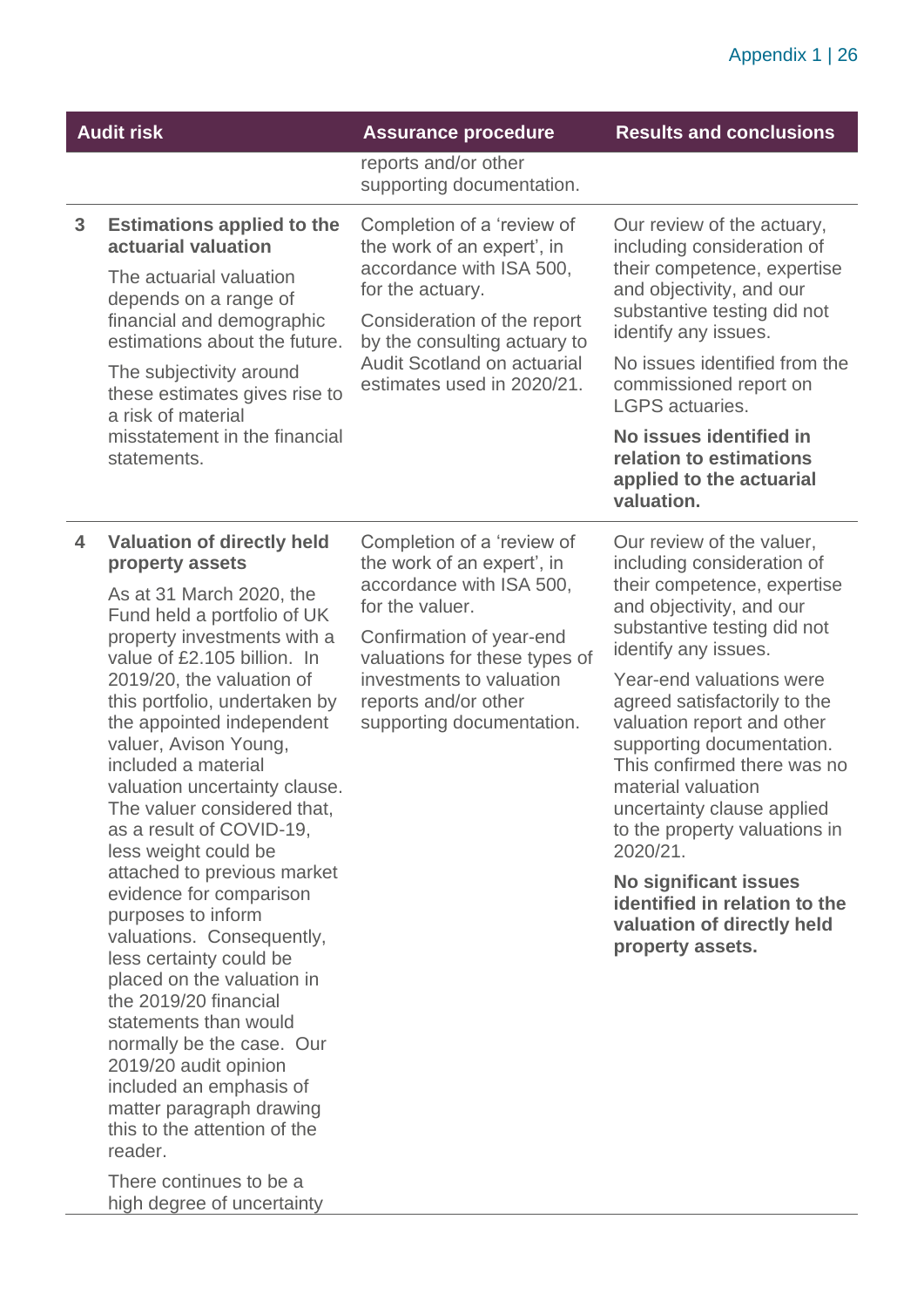| <b>Audit risk</b>                                                                                                                                                  | <b>Assurance procedure</b> | <b>Results and conclusions</b> |
|--------------------------------------------------------------------------------------------------------------------------------------------------------------------|----------------------------|--------------------------------|
| around the future impact of<br>COVID-19, and therefore<br>such material valuation<br>uncertainty clauses may be<br>included in the 2020/21<br>property valuations. |                            |                                |
| This uncertainty increases<br>the risk that the valuation of<br>directly held property assets<br>is misstated in the financial<br>statements.                      |                            |                                |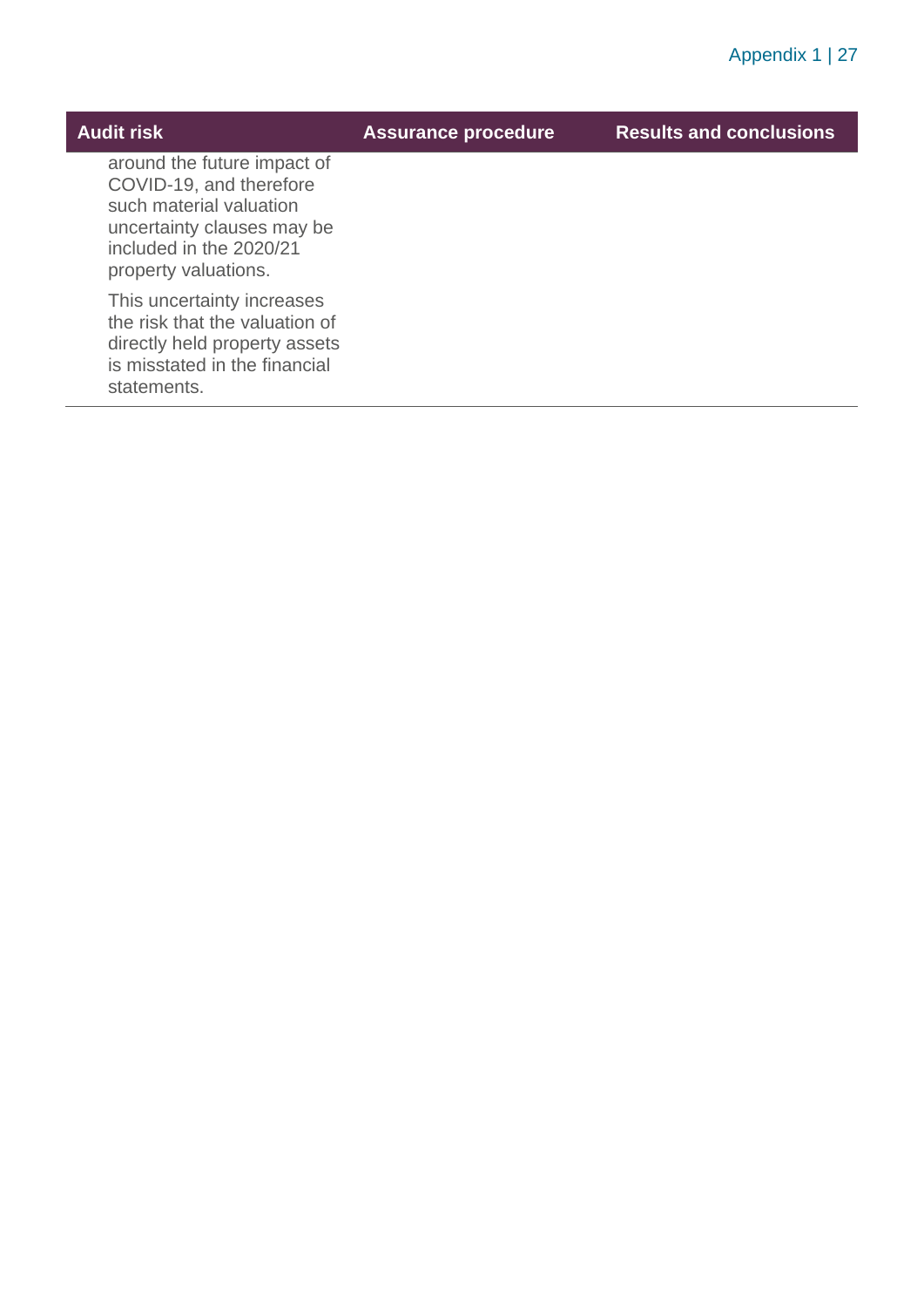### <span id="page-27-0"></span>**Appendix 2**

Summary of national performance reports 2020/21

April [Affordable housing](https://www.audit-scotland.gov.uk/report/affordable-housing)

**June** [Highlands and Islands Enterprise: Management of Cairngorm mountain and](https://www.audit-scotland.gov.uk/report/highlands-and-islands-enterprise-management-of-cairngorm-mountain-and-funicular-railway)  [funicular railway](https://www.audit-scotland.gov.uk/report/highlands-and-islands-enterprise-management-of-cairngorm-mountain-and-funicular-railway)

[Local government in Scotland Overview 2020](https://www.audit-scotland.gov.uk/report/local-government-in-scotland-overview-2020)

July [The National Fraud Initiative in Scotland 2018/19](https://www.audit-scotland.gov.uk/report/the-national-fraud-initiative-in-scotland-201819)

**January** [Digital progress in local government](https://www.audit-scotland.gov.uk/report/digital-progress-in-local-government) [Local government in Scotland: Financial overview 2019/20](https://www.audit-scotland.gov.uk/report/local-government-in-scotland-financial-overview-201920)

February [NHS in Scotland 2020](https://www.audit-scotland.gov.uk/report/nhs-in-scotland-2020)

March [Improving outcomes for young people through school education](https://www.audit-scotland.gov.uk/report/improving-outcomes-for-young-people-through-school-education)